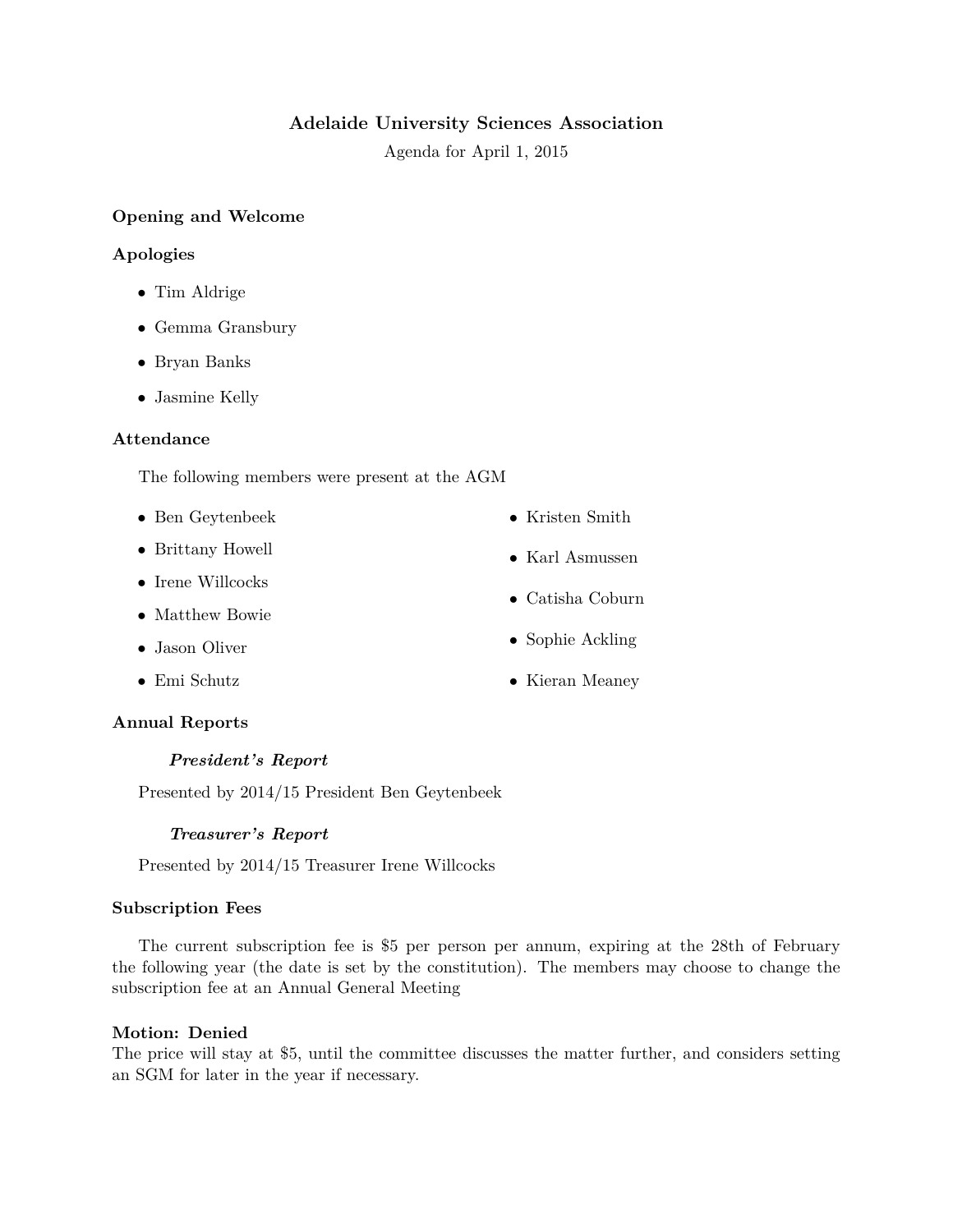#### **Election of Committee Position**

The appointed returning officer for the election is Irene Willcocks. Voting will be conducted by secret ballot unless agreed to by all candidates. Nominations may be made online prior to the AGM or from the floor The elections will be, in order

#### *President*

#### *Brittany Howell*

I have spent two terms on the committee now, so my experience and knowledge of the position and its requirements is helpful. I hope that I can take over from Ben and keep the club growing. I don't have any big plans yet, but I'm really excited to see what we can achieve this year.

#### **Motion: Carried**

As the only nominee, Brittany was elected president

#### *Vice-President*

#### *Emi Shutz*

For those who don't know me, I am a second year BSc(Adv) student who likes piña coladas and getting caught in the rain. I also love science and I am super excited about the future of AUScA. I am dedicated and enthusiastic and I'm eager to help the association continue to grow. I also have plenty of committee experience. I have been a member of my pony club committee for 3 years and I am the socials coordinator for the Young Scientists of Australia Adelaide Chapter (which is also awesome so you should all join).

#### **Motion: Carried**

As the only nominee, Emi was elected vice-president

#### *Treasurer*

#### *Ben Geytenbeek*

I have been the President of AUScA since 2013. During that time, I have gained valuable experience in how the club functions and operates. In order to see AUScA thrive in future years, I wish to take the role of Treasurer in a capacity to advise and mentor the new incoming committee. My experience with handling the treasury has been obtained through extensive consultation and collaboration with past treasurers

#### **Motion: Carried**

As the only nominee, Ben was elected treasurer

*Emi Schutz* See above Already elected

#### *Sophia Stephenson*

I would like to be considered for the role of Treasurer for the Adelaide University Science Association. I am a current MPhil student in Chemistry, and have been a member of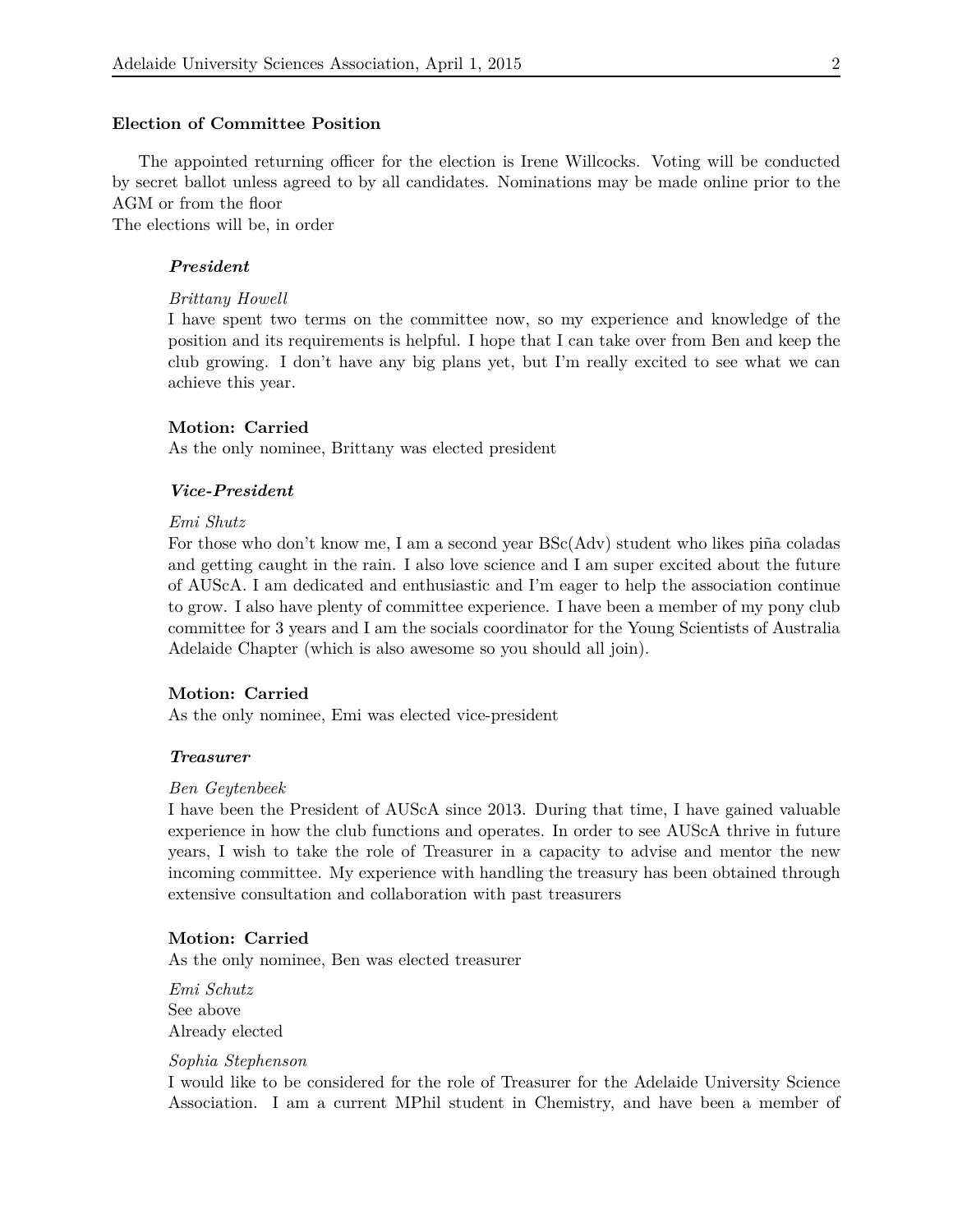AUScA for a couple of years now. While I do not have experience as a treasurer, I have 8 years of retail and hospitality experience and hence I am confident that I have the skills required to keep the books balanced! I also completed my BSc(Advanced) with a major in Applied Mathematics, so you can be sure that the club's money is in safe hands! Finally, as a Chemistry/Maths student I know I possess the necessary attention to detail for this role. Because of my current study, I will be in uni every day, and will be fairly flexible when it comes to lunchtime or after uni meetings. Thanks for your consideration! Actually running for secretary

#### *Secretary*

*Brittany Howell* See above Already elected

*Sophia Stephenson*

#### **Motion: Carried**

As the only nominee, Sophia was elected secretary

#### *1st Year Representative*

#### *Arthur Yeow*

Willing to work together with the committee to promote AUScA and bring the association to greater heights.

#### **Motion: Carried**

As the only nominee, Arthur was elected First Year Rep

#### *2nd Year Representative*

#### *Catisha Coburn*

Hi, my name is Catisha, and I am a second year Bachelor of Science(Advanced) student. I love science and am super passionate about it, and would love to help out on the Adelaide University Science Association committee. I have some experience with organising events as I was the event coordinator for my house at high school, and I am really interested in getting more involved in the club. Thanks for considering me!

*Emi Schutz* See above Already elected

#### *Kirsten Smith*

I should be elected because I'm passionate about science, getting involved and working with people. I've done mentoring of first years for 2 semesters now and thoroughly enjoyed it and gained skills involved with working with people (first years, faculty staff, academics etc.), leadership and organising events and activities from ice-breakers to lab tours. I also did a talk to a lecture theater full of first year science students in O-week about my experience at Uni so I can speak publicly. I am very enthusiastic about sharing scientific knowledge (a little too enthusiastic according to my family members who have to listen to me all day) so hopefully I will be able to spread around that excitement through the association if I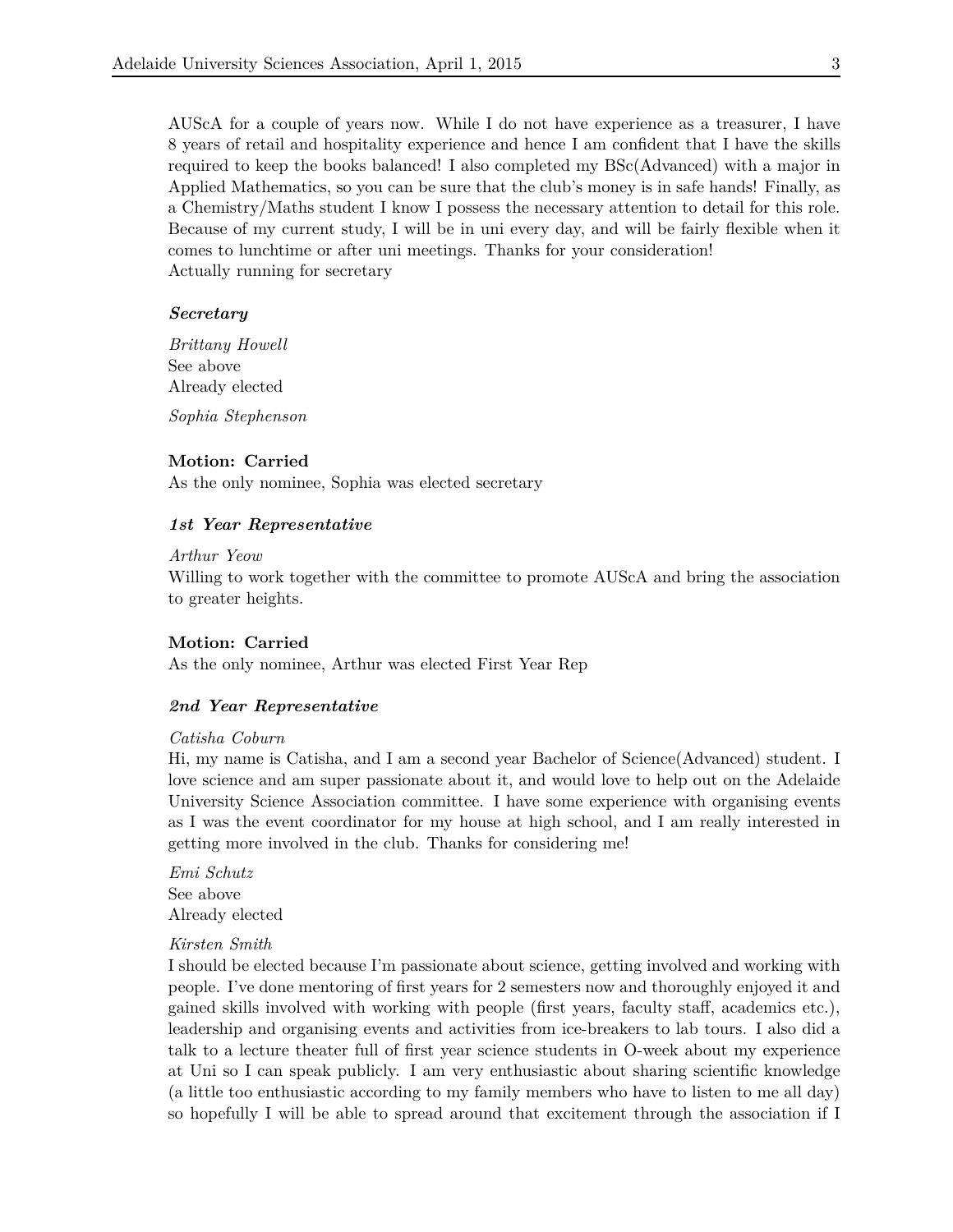am elected. I know that I have the time to commit to being on the AUScA committee. While i do get good grades I think there are more important things like having fun and creating my own achievements and I believe being a part of the committee will give me both these opportunities. I value hard work, determination and looking at things from a different aspect so I think I will defiantly bring innovation, energy and productivity to the committee. Overall, I am a bright, enthusiastic individual who thrives when working with people and talking about science related topics so I think having me as part of the committee would be very beneficial.

**Show of hands for Kirsten and Catisha** Kirsten received 7 votes, Catisha, 1.

**Motion: Carried** Kirsten was elected as the second year rep

#### *3rd Year Representative*

#### *Hannah Rappensberg - WITHDRAWN*

Hi all, I apologise for not being able to attend this AGM due to being rostered for work. My name is Hannah Rappensberg and I am currently in my third year studying a Bachelor of Science (Biotechnology). I have recently participated in the peer mentoring program and really enjoyed the experience and so thought I would also go for a position in the AUScA committee. I may not have any previous experience in any leadership roles but I have my enthusiasm and hard work to offer. I would love the opportunity to be part of the committee and if selected I would commit 100% of my time and effort in all meetings and events. Thanks :) Kind regards Hannah Rappensberg

#### *Honours/Postgraudate Representative*

*Ben Geytenbeek* See above already elected

#### *Jason Oliver*

While i've been VP for the first year, I want to take a backseat role and help from the side lines this year. I'm more than willing to help out with BBQs, Movie Nights and sitting at stalls to sell / distribute shirts / things. I won't be able to do lots of the heavy lifting though, but either way i'll be around to help out the club for the remainder of the year!

#### **Motion: Carried**

As the only nominee, Jason was elected Honours/Postgraduate Rep

#### *General Committee (4 Positions)*

*Catisha Coburn* See above

See above

*Ben Geytenbeek* Already elected *Hannah Rappensberg - WITHDRAWN*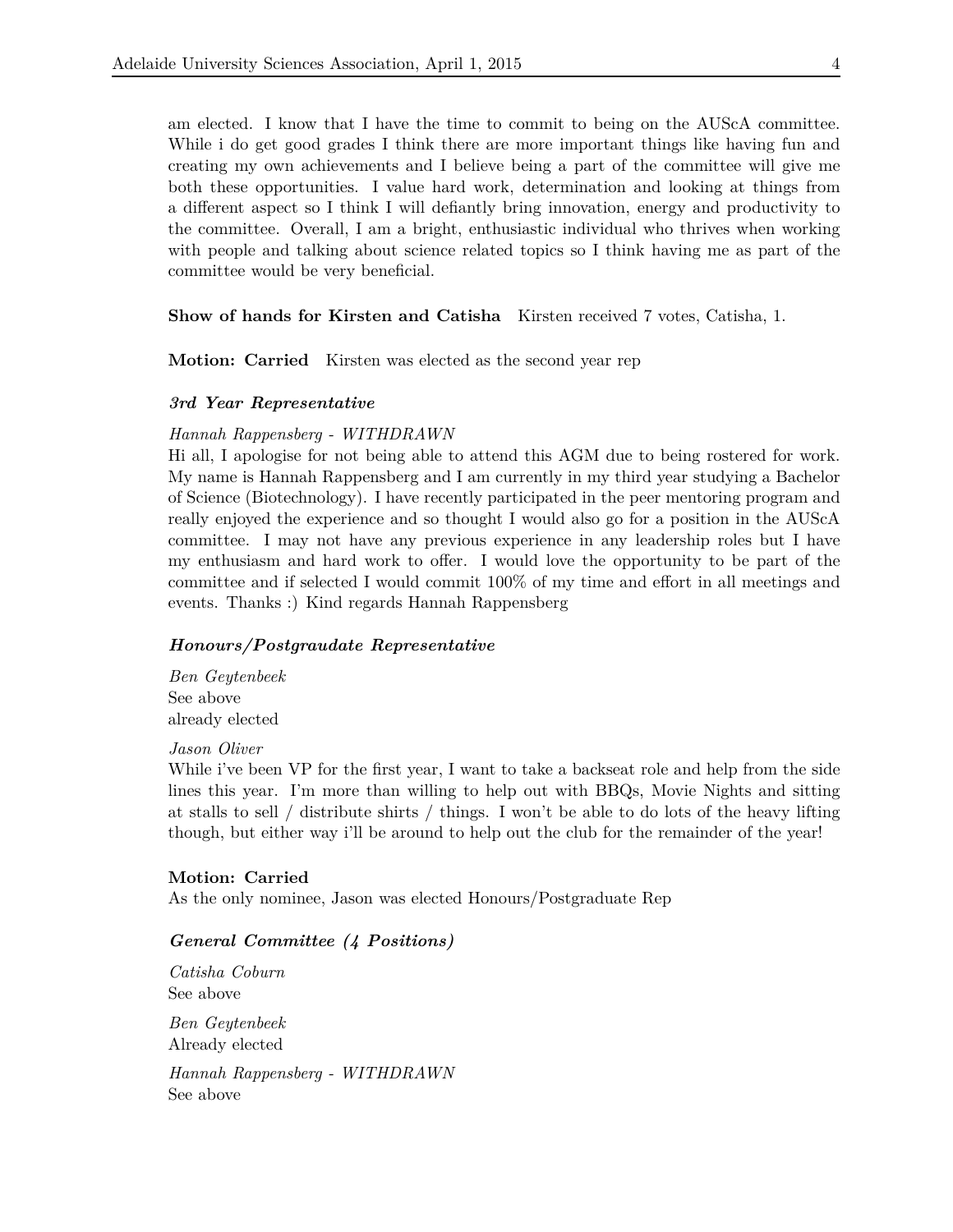#### *Juewan Kim*

I have been a member of AUScA since the second semester of 2013. I have attended to most of events held by AUScA (All three pub crawls whoop whoop) and it's always been my favorite university association. Recently, I thought it'd be really cool to get involved with AUScA more and decided to apply for the position of general committee member. As I enjoy organising and hosting events, I'm sure I can be a great asset to AUScA. I'd appreciate if you guys vote for me. Thanks.

*Emi Schutz* See above Already elected

*Kirsen Smith* See above Already elected

#### *Ellen Swan*

Hi, I'm Ellen. Sorry I couldn't make it to the AGM tonight. I'm in my second year of BSc (Adv), and I'd like to nominate for a General Committee position. I've always enjoyed the events organised by AUScA, and would love to help out and be a part of it. I'm pretty approachable, follow through with commitments, and I've also helped out at AUScA events previously. Thank you :)

*Karl Asmussen*Nomination from the floor.

**Motion: Carried** Ellen Swan, Karl Asmussen, Juewan Kim and Catisha Coburn were elected as the general committee.

#### **Banking Details**

AUScA currently holds a Society Cheque account with the Bank of South Australia.

#### *Proposal 1*

Amend the name of the bank account from "Society for Physics, Astronomy, Cosmology and Experimental Deeds" to "Adelaide University Sciences Association"

**Motion: Carried** by show of hands.

#### *Proposal 2*

Incoming President, Vice-President, Treasurer and Secretary be made signatories on the bank account, and the outgoing President, Vice-President, Treasurer, Secretary and other signatories be removed.

#### **Motion: carried**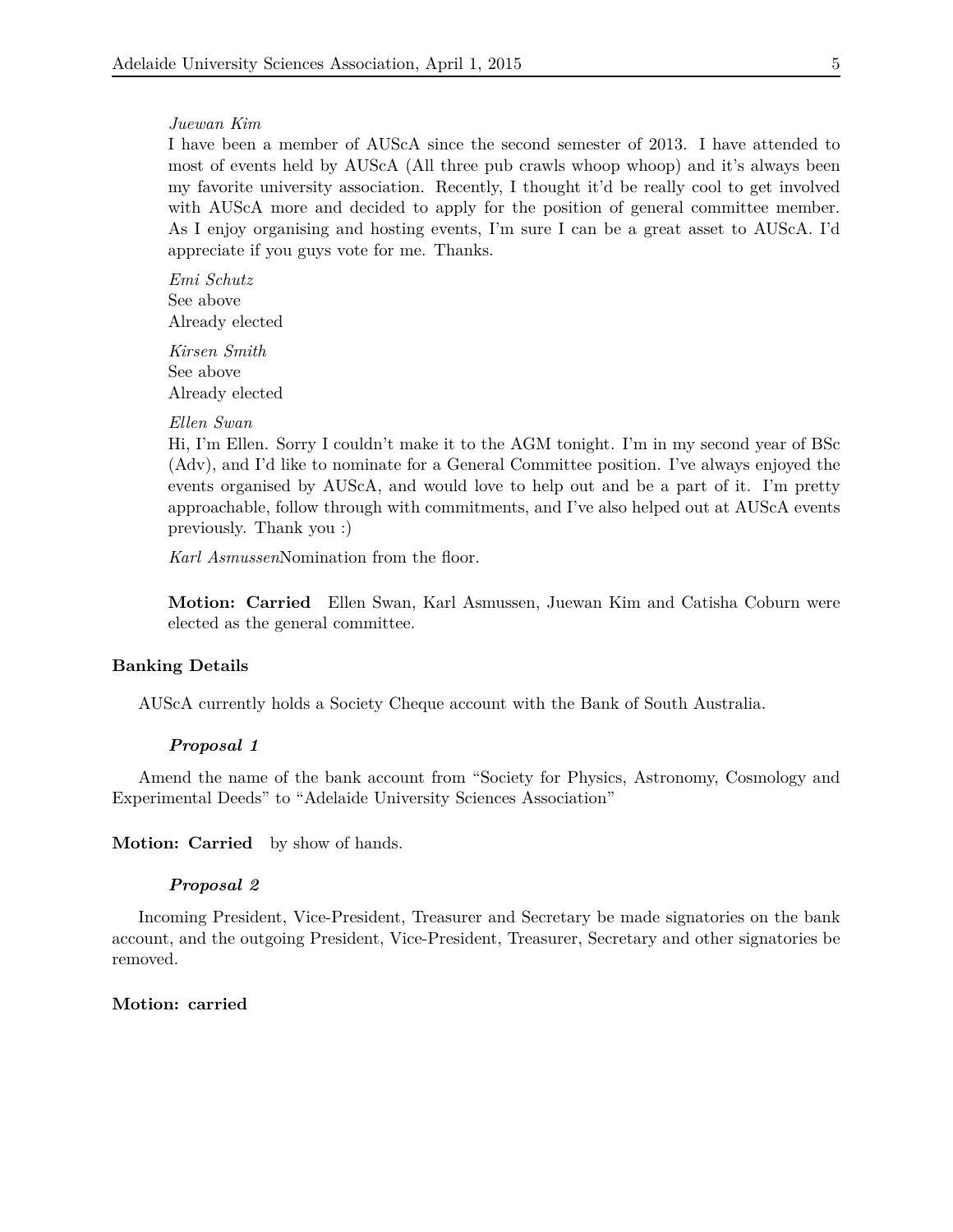#### **General Business**

#### *Australian Science Students' Association (ASSA)*

The Australian Science Student's Association (ASSA) is a new organisation founded by Alex Bennet in 2015, past president of the University of Western Australia Science Union. ASSA plans to hold a National Convention for science students in 2016. The prospectus is displayed in the appendix. AUScA has received the following correspondence from ASSA:

Dear Club President,

We are the Australian Science StudentsâĂŹ Association (ASSA), a newly created national representative body for science students in Australia. We aim to provide advocacy, representation and networking opportunities to science students and science club leaders like you. Our main areas of operation and interest are the quality of science education, graduate career opportunities, large-scale social and networking events, equity and diversity in the sciences, and community engagement.

To get a better idea of what weâĂŹre planning and what we stand for, please find our membership prospectus attached. This document should hold all the information needed to get a good understanding of what ASSA is and what benefits it can hold for you.

ASSA is a member-based organisation where campus-based clubs, not individual students, are the members. To be truly representative we need a diverse membership base, spanning across the many disciplines within science. As such, we are very excited to take this opportunity to invite you to sign up as an ASSA member. For all the benefits associated with this membership both for your club and your student members, take a look at the attached prospectus.

When you're ready, follow the link to sign up your club: http://bit.ly/assa\_signup. Once you've signed up, we'll get in touch and let you know what the next steps are for both you and ASSA.

If you have any questions about ASSA that you want to ask before signing up, feel free to reply to this email and one of the ASSA team will get back to you!

If you are not the most appropriate person to address this email to, we would really appreciate it if you could either forward this to the appropriate person or send us their contact details.

Kind regards, The ASSA Committee Australian Science Students' Association

#### *Proposal 3*

That the Adelaide University Sciences Association registers with the Australian Science Students' Association.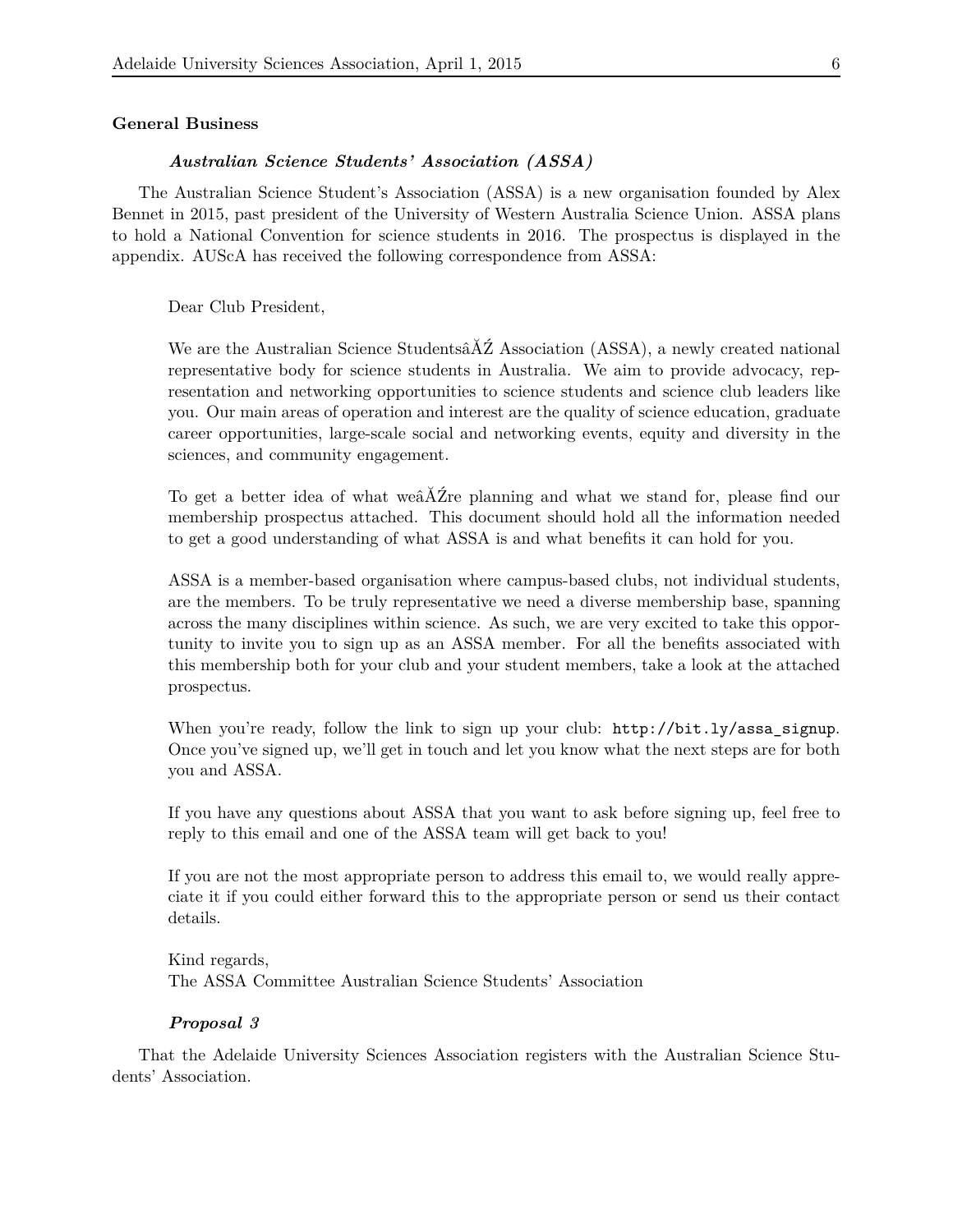#### **Motion: Carried** By show of hands

#### **Other Business**

#### **Proposal 4**

AGM date:

The idea is for the committee to be elected at the end of the year, not the beginning as it has been for 2014 and 2015.

Support was received as well as some thoughts against it.

A decision was made to call a review for later in the year, and to call for an SGM before the start of semester 2

#### **Close of Meeting**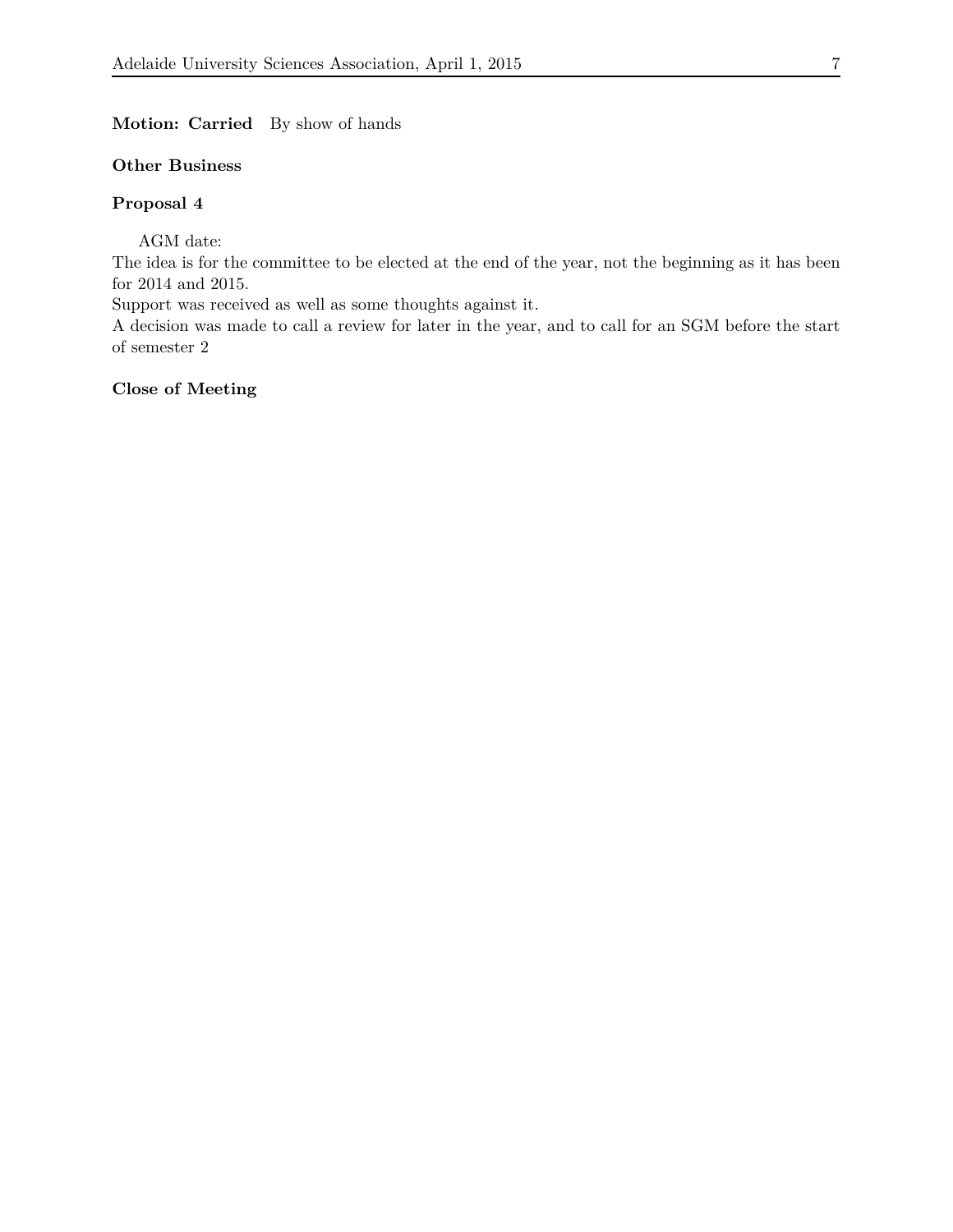Adelaide University Sciences Association c/o AUU Clubs Level 2 Lady Symon Building University of Adelaide Victoria Drive ADELAIDE SA 5005

April 1, 2015

To the members of the Adelaide University Sciences Association

It has been a privilege to serve as President of the Adelaide University Sciences Association for the 2014/15 term. Following the reinvention of AUScA in 2013, we as a club have grown substantially to become a large and healthy organisation.

From the 30 people who attended the initial AGM in 2013, AUScA grew quickly to 165 members by the end of 2013. However, in 2014 AUScA experienced a large growth in membership, reaching 396 members by the end of the year. Even more respectably, since O'week of this year, we have signed an additional 371 members. In terms of membership numbers, the future bodes well for AUScA. In 2014, O'week sign-ups accounted for 163 new members. In 2015, O'week sign-ups accounted for 283 new members.

Our largest and most popular events each year are our pub-crawls. Our first semester pub crawl in 2014 (Drop the Base) sold 220 shirts, but this result was bettered by the second semester (Cell-fie) with 320 shirts. The events typically provide a large boost in membership numbers and are a major source of income for the club. Shirt sales have closed for our 2015 semester 1 pub crawl (It's in our Beer-N-A), and 200 shirts have been ordered.

After exams in 2015, AUScA hosted its first Christmas Dinner at the Adelaide Meridien Hotel and Apartments in North Adelaide. Ticket prices were subsidised and we sold 72 tickets. Given support, this event may prove to develop itself into a major jewel in the AUScA crown.

Throughout the year, AUScA has hosted regular barbecues. Free for members, these serve as a way for members to profit from their subscription fee. While in the past, barbecues have been expensive to host, new, cheaper options are now available. Purchasing sausages from a wholesale provider rather than a retail provider may save up to \$100, and hiring a barbecue from one of the Schools may save up to \$80.

At the start of 2015, AUScA registered the domain name http://www.ausca. org.au. Similarly, the ABN 51-805-088-284 was registered for AUScA. The website was developed by Jason Oliver and was hosted by Weebly. The site receives a constant flow of visitors at a rate of about 20 per day, notably from www.facebook.com and www.sciences.adelaide.edu.au. It is my personal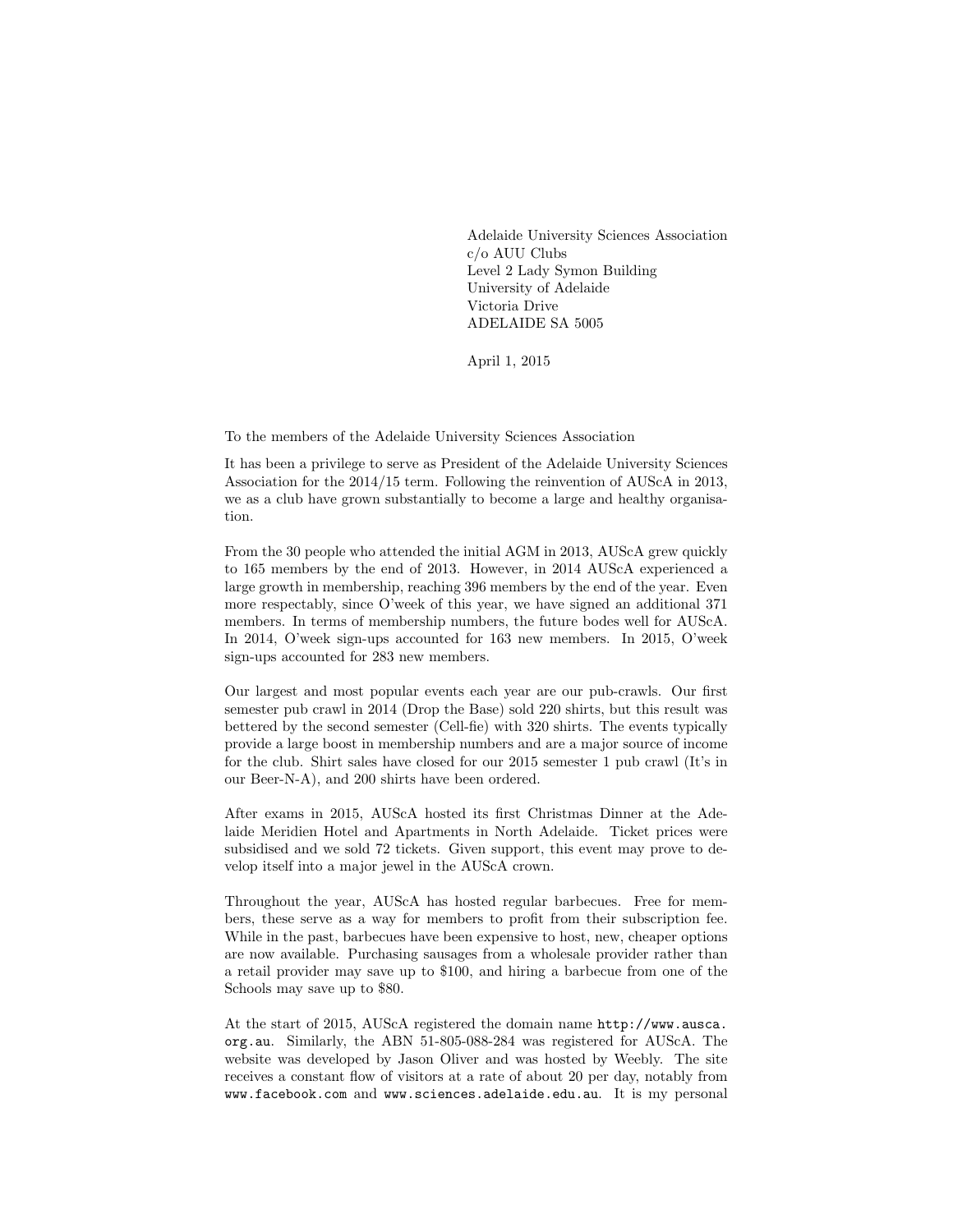recommendation that a future committee appoint one member of the committee as a 'webmaster' to manage the website and the facebook page.

The past year has seen AUScA build closer ties with the Faculty of Sciences. Through our channels of communication, we have successfully promoted calls for volunteers for events such as the Year 12 Early Entry Program, University Open Day and Science Alive, the latter of which earned a profit for AUScA. In return, the Faculty have provided promotion of AUScA through their outreach channels and have offered partial funding for future major events.

At the end of 2014, AUScA awarded lecturers, demonstrators and tutors for Outstanding contributions to student learning. Winners included Karin Barovich, Michelle Coulson, Andrew Mackinnon, David Paton and Lynn Rogers.

I wish to acknowledge the 1989 AUScA members who celebrated their 25th Anniversary reunion in October 2014. It is also worth noting that 2016 will be the 125th Anniversairy of the founding of AUScA, should the new committee wish to celebrate.

Finally, I wish to pay tribute to Dr Barbara Hardy AO, who passed away aged 87 on October 6, 2014. Dr Hardy served as patron to AUScA for many years and was a keen advocate for science education in South Australia. Many former members fondly remember her wine tours and her contributions kept AUScA afloat for much of the 20th century.

Yours Sincerly

Ben Geytenbeek 2014/15 Adelaide University Sciences Association President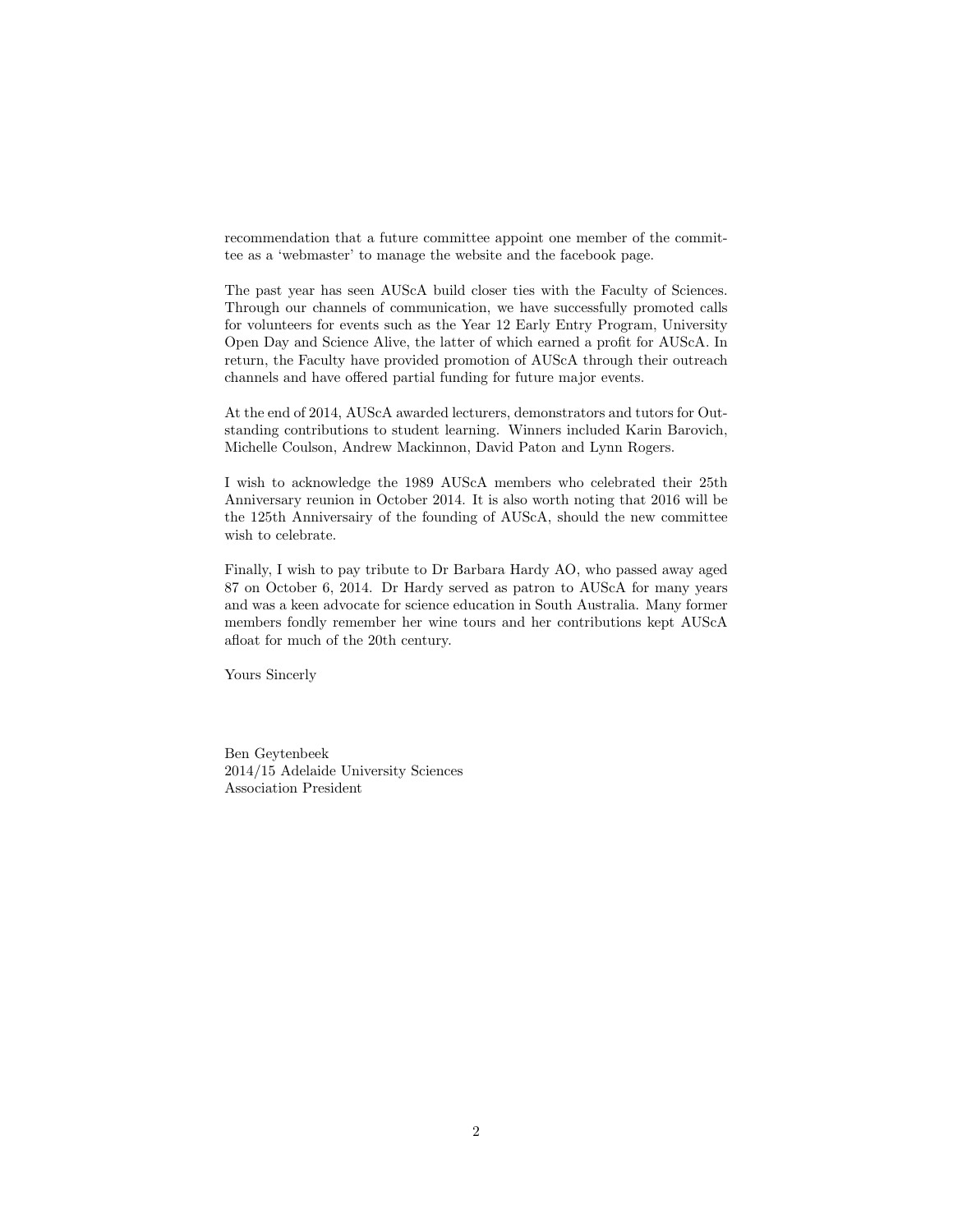## Adelaide University Sciences Association Treasurer's Report

April 1, 2015

### Summary of Position

Opening Balance on 30th May 2014: Note: the focus financially of the previous

|             | <b>Opening Balance</b> | Closing Balance | <b>Net</b> |
|-------------|------------------------|-----------------|------------|
| Bank:       | \$4317.42              | \$8426.51       | \$4109.09  |
| Petty Cash: | \$220.75               | \$39.10         | -\$181.65  |
| TOTAL:      | \$4592.27              | \$8464.61       | \$3951.75  |

Table 1: Summary of 2014/15 Finances

two years has been to establish a firm financial standing for AUScA into the future ot allow the club to be flexible in its expenditure. The current profit also does not reflect the outstanding debts for pub-crawl shirts due to the proximity of the pub-crawl to this report.

## Substantial incomes/expenditures

#### Registrations

2013

Number of memberships sold: 166 Income from memberships: \$830

#### 2014

Number of memberships sold: 399 Income from memberships: \$1995

#### 2015 to date

Number of memberships sold: 371 Income from memberships sold: \$1,855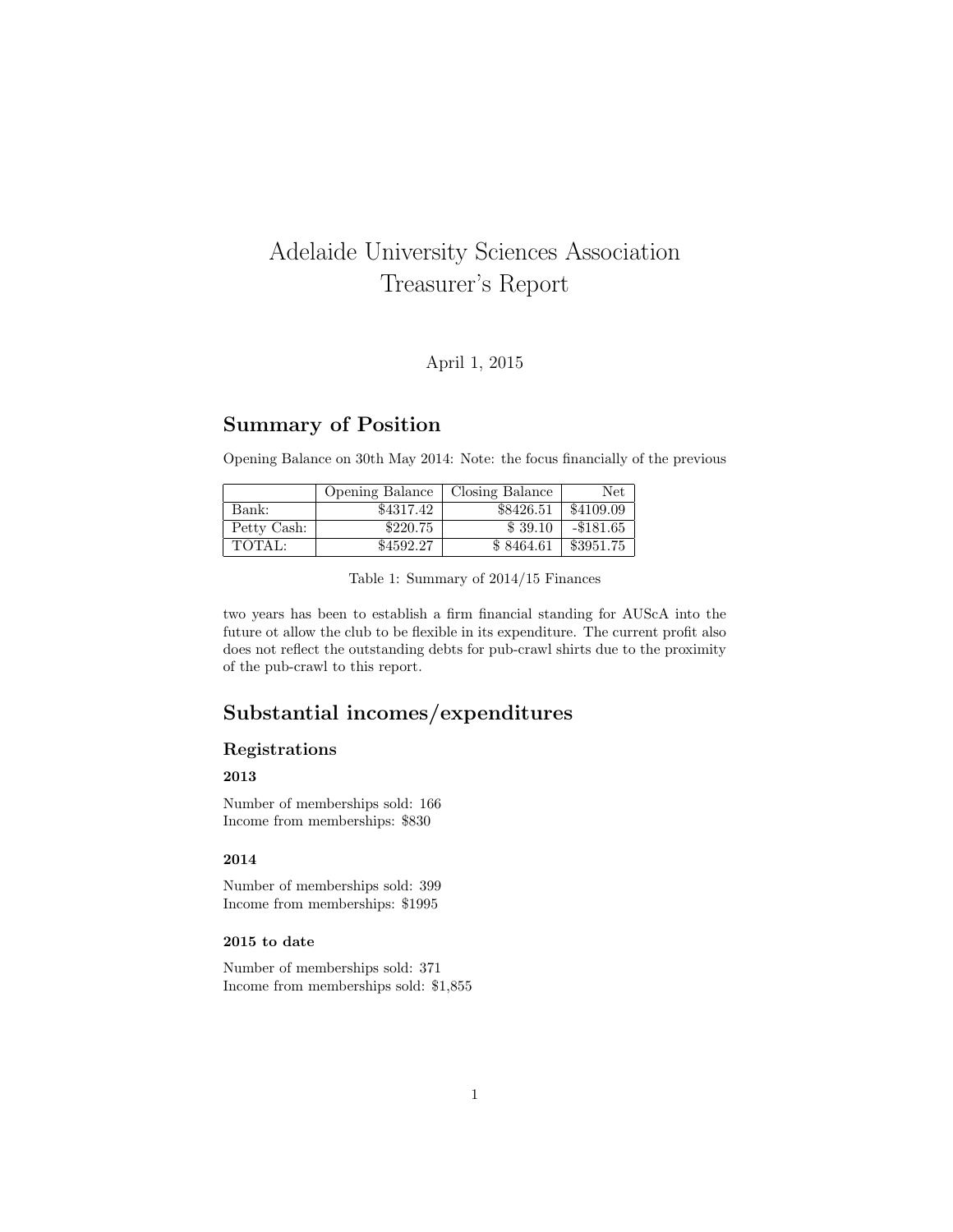#### Pub-Crawls

#### 2013 (Beeronium)

Number of shirts sold (includes AUScA club shirts): 200 Cost: -\$2600 Gross Profit: \$4037 Net Profit: \$1437

#### 2014 (Drop the Base)

Number of shirts sold: 220 Cost: -\$3410 Gross Profit: \$4824.45 Net Profit: \$1414.45

#### 2014 (Cell-fie)

Number of shirts sold: 307 Cost: -\$3410 Gross Profit: \$6425 Net Profit: \$3015

#### Christmas Dinner

Number of Tickets Sold: 72 Cost: -\$3129 Gross Profit: \$2200 Net Profit: -\$929 Note: This was a deliberate loss whcih was chosen to benefit our members due to the success of the 'Cell-fie' pub crawl.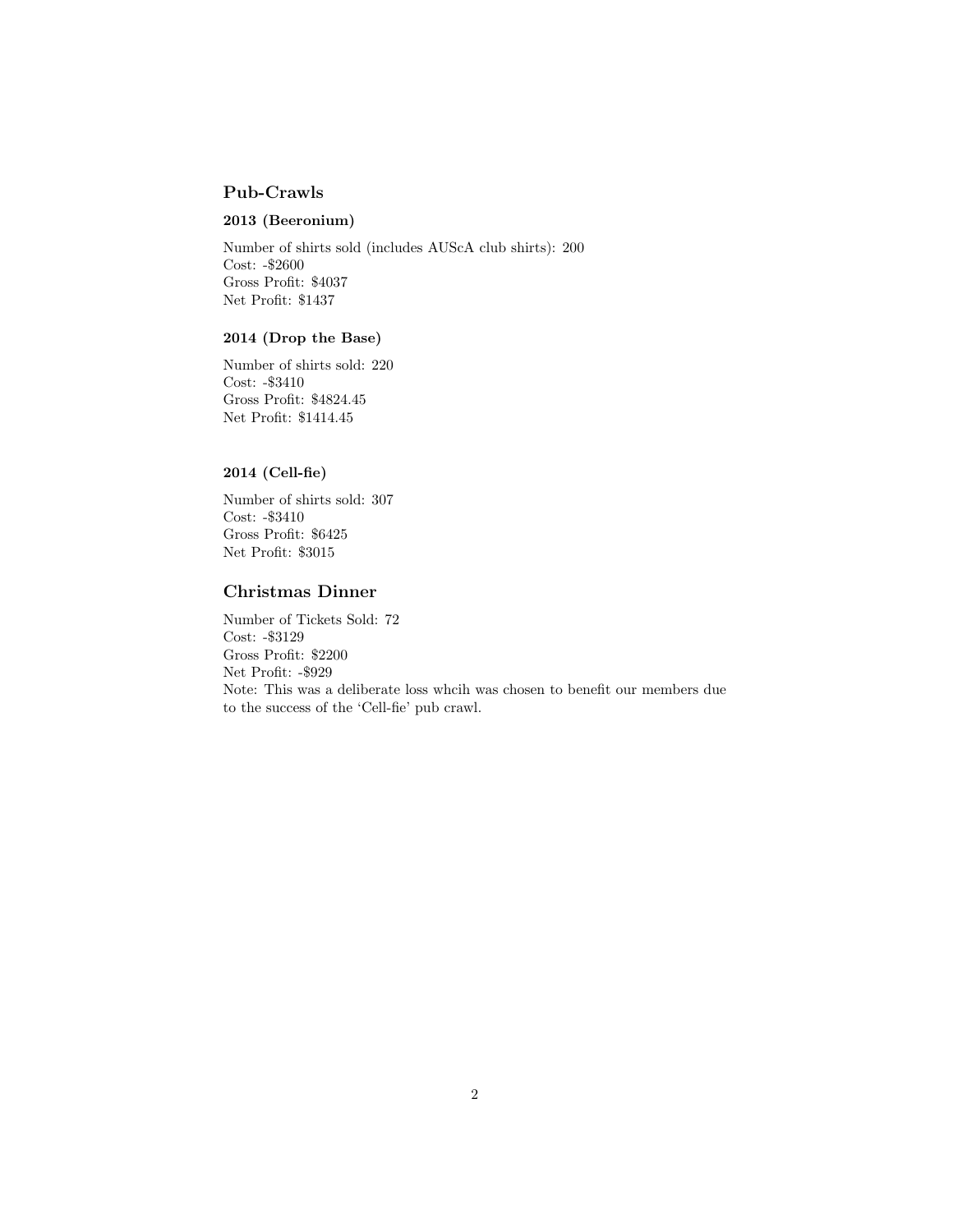

**Australian Science Students' Association** Prospectus 2015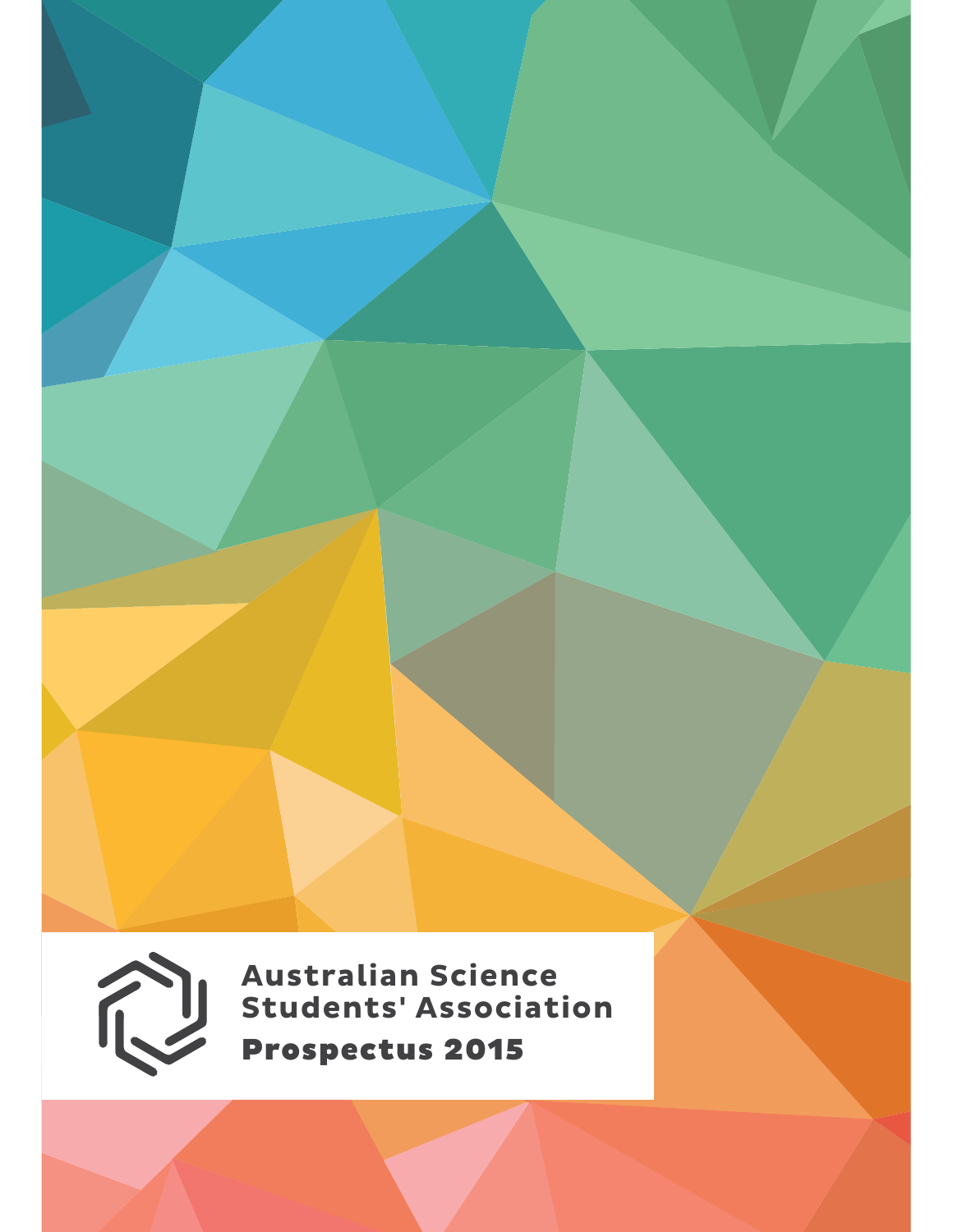## **What is ASSA?**

ASSA is the national representative body for science students in Australia. We aim to enrich the lives of science students and the general population through student representation, science advocacy and community engagement.

Before now, science student groups across the nation have been scattered and operated independently. There was no communication, no collaboration and no overarching representation, leadership or direction. ASSA aims to provide a range of networking opportunities for science students to communicate, collaborate and learn from each other. By creating and engaging with this network we will provide comprehensive, well-informed and strategic national representation and advocacy.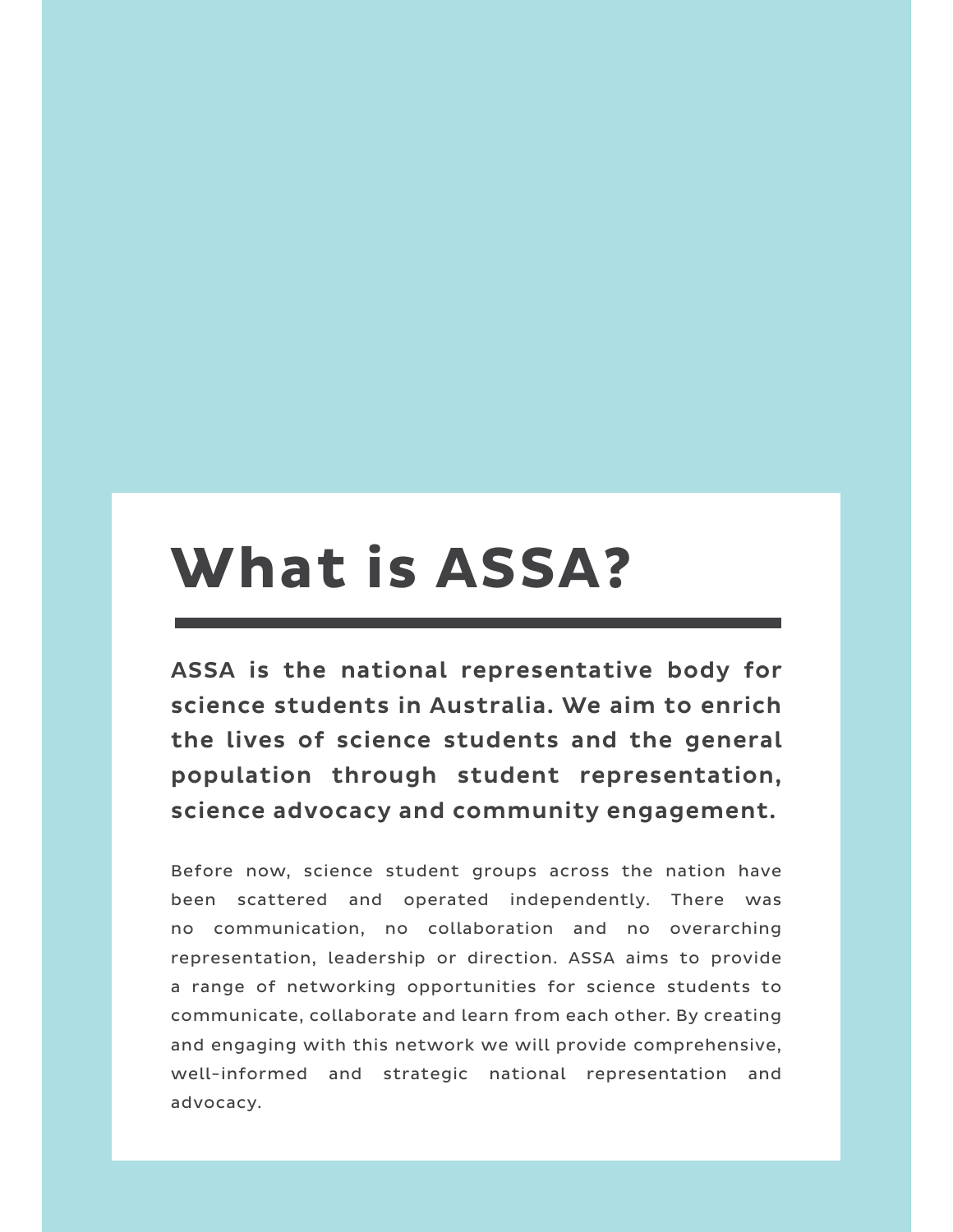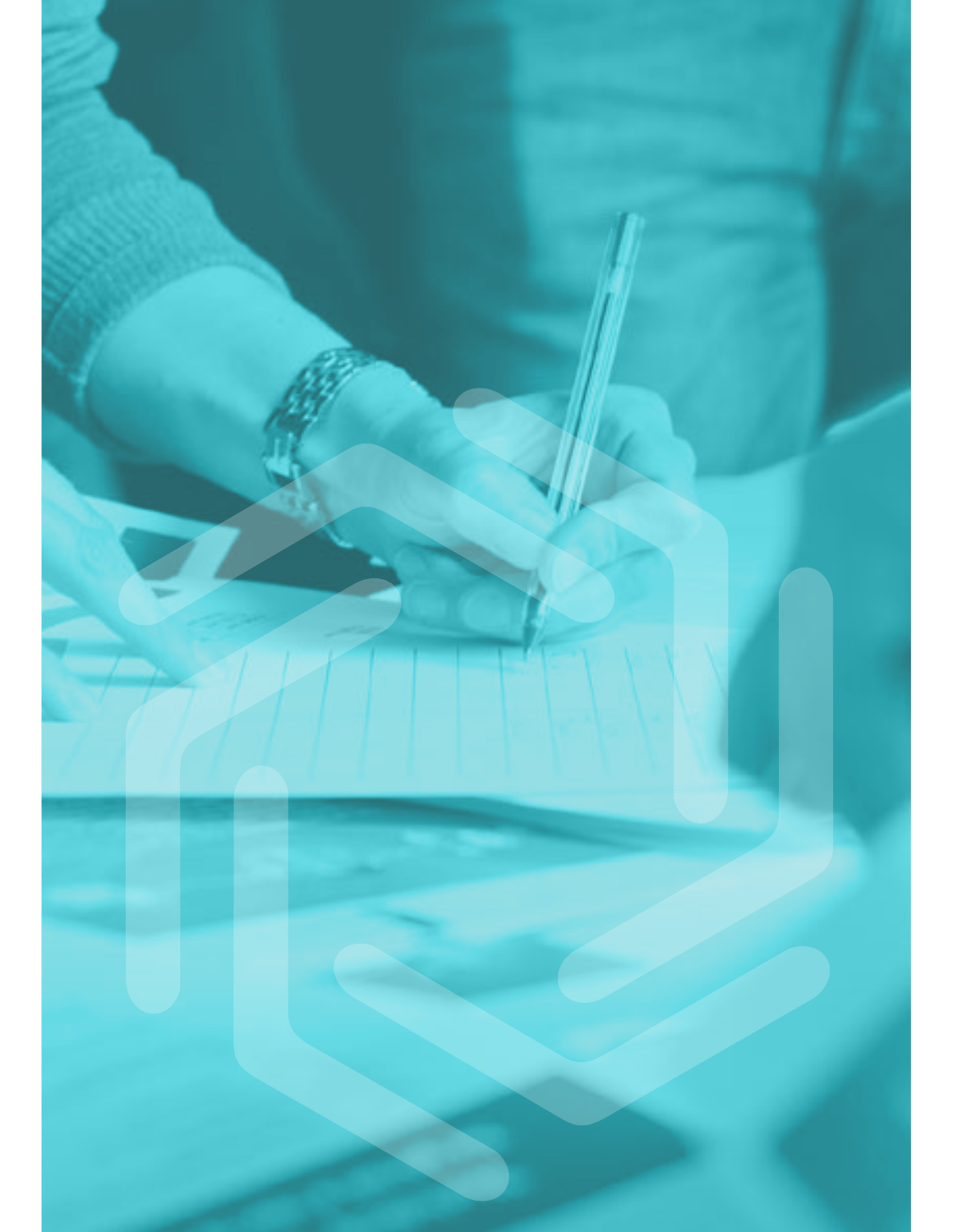# **What do we do?**

We have highlighted three primary areas where we believe ASSA can make a huge difference to the lives of science students. These are the areas of national education representation, clarifying and promoting graduate career pathways and providing social events in the form of a national convention.

## **EDUCATION**

We aim to build student and professional networks to provide relevant, well-informed and targeted educational representation on a national level. We believe that this can be achieved through both inward and outward facing representation.

Inward facing educational representation refers to helping campus based societies deal with educational issues that arise on campus through our network of member student groups. Furthermore, if the same or similar issues are arising on many campuses around Australia, we can investigate how the national state of education has led to these issues and advocate for solutions to the problems.

Alternatively, our outward facing representation would engage with professional bodies, government, universities and other relevant organisations to give a voice to Australian science students. We hope to develop a very strong working relationship with these bodies and be seen as the first point of contact for student consultation.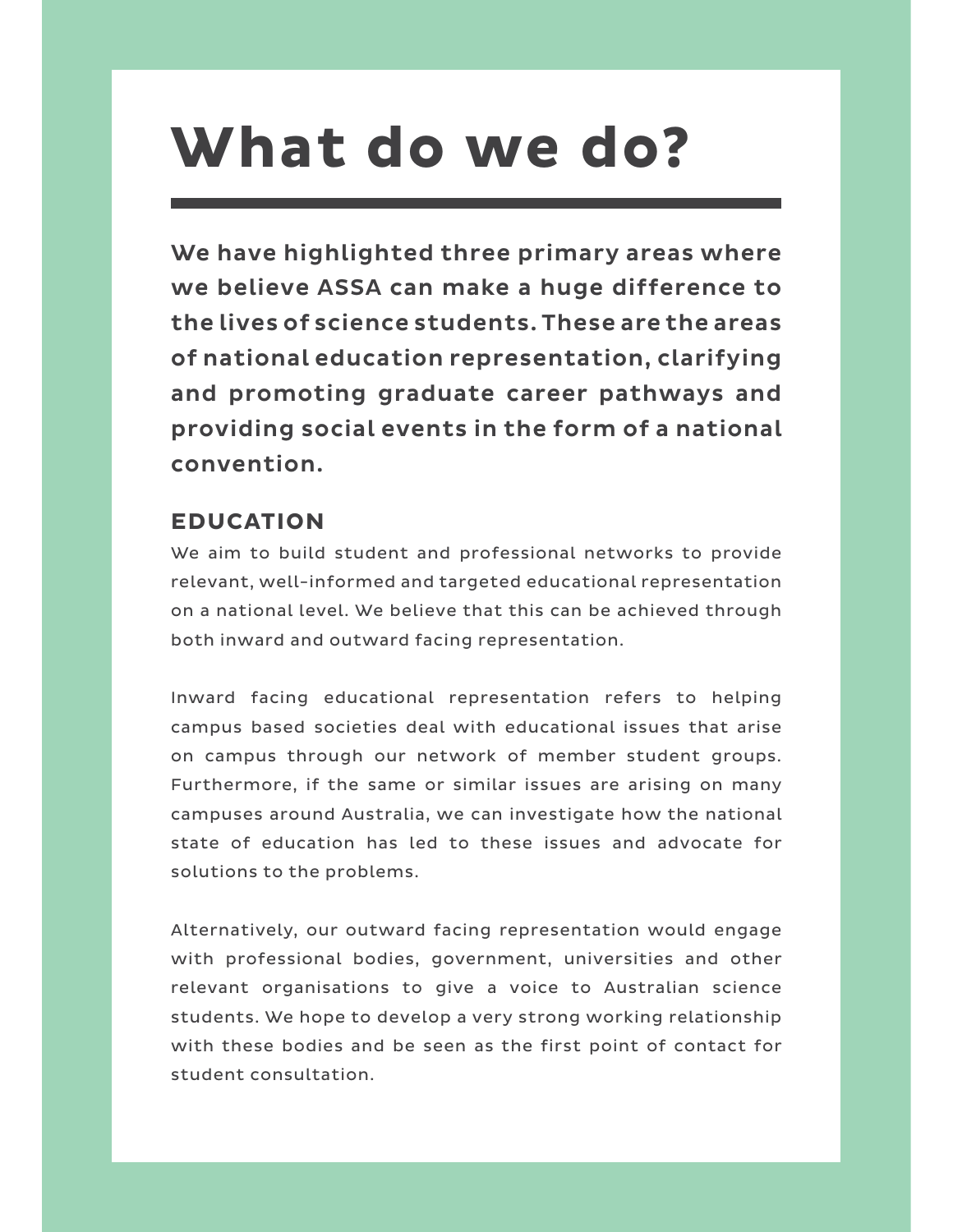## **EDUCATION POINTS TO CONSIDER**

- The introduction of the "Melbourne" or "Bologna" model of education has seen the streamlining of undergraduate courses and elimination of electives, with vital content being pushed into post-graduate coursework.
- Cuts to education funding have resulted in universities reducing the number of practical classes for science students.
- The proposed changes to higher education, when combined with the career issues facing science students, could deter student from studying and pursuing a career in science
- Ongoing reductions to PhD top-up scholarships and proposed "Fees for PhDs" are making post-graduate research even less appealing, in an environment where few students decide to pursue a higher degree by research and around 50% of Australian research is conducted by these students.

## We can be the connect between local and national organisations.

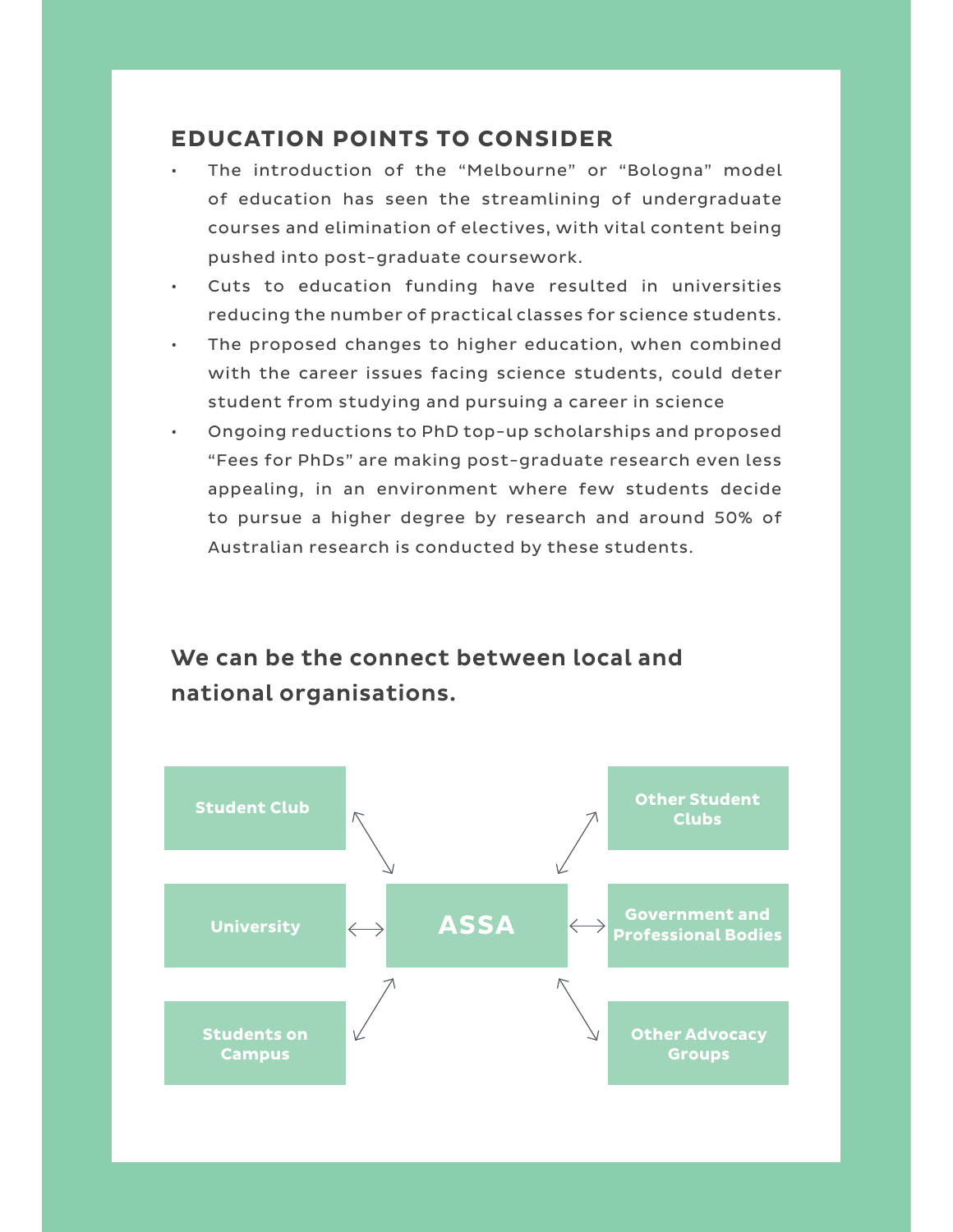## **CAREERS**

Science students spend years studying towards a Bachelor's or higher degree yet by the end, many still don't know what options and pathways are open to them. No central resource for student internships or graduate science positions exists to speak of, leaving students and recent graduates stranded. The 2014 review of the Demand Driven Funding System of universities found that 48% of life science graduates are unemployed 6 months after graduation. This shows that the job market for science graduates needs to be addressed, or alternate pathways leading to employment need to be clarified and promoted. We believe that cuts to the science and research sector are hugely detrimental to the long term success and prosperity of science in Australia and that steps need to be taken to ensure that far more of Australia's science graduates can find work after graduation.

ASSA aims to engage universities, domestic and international employers, internship providers and other relevant bodies to better advertise and promote the career pathways open to science graduates. This would be done through substantial careers events and by publishing a national science careers handbook. We will advocate for more commonwealth supported postgraduate places, more grants open to higher degree by research and more funding to research positions, ensuring our highly trained graduates have pathways open to them beyond their undergraduate studies. Furthermore, to ensure that key science and research position remain available to science graduates, we will advocate for more funding to science bodies like the CSIRO, for the benefit of students' future careers within Australia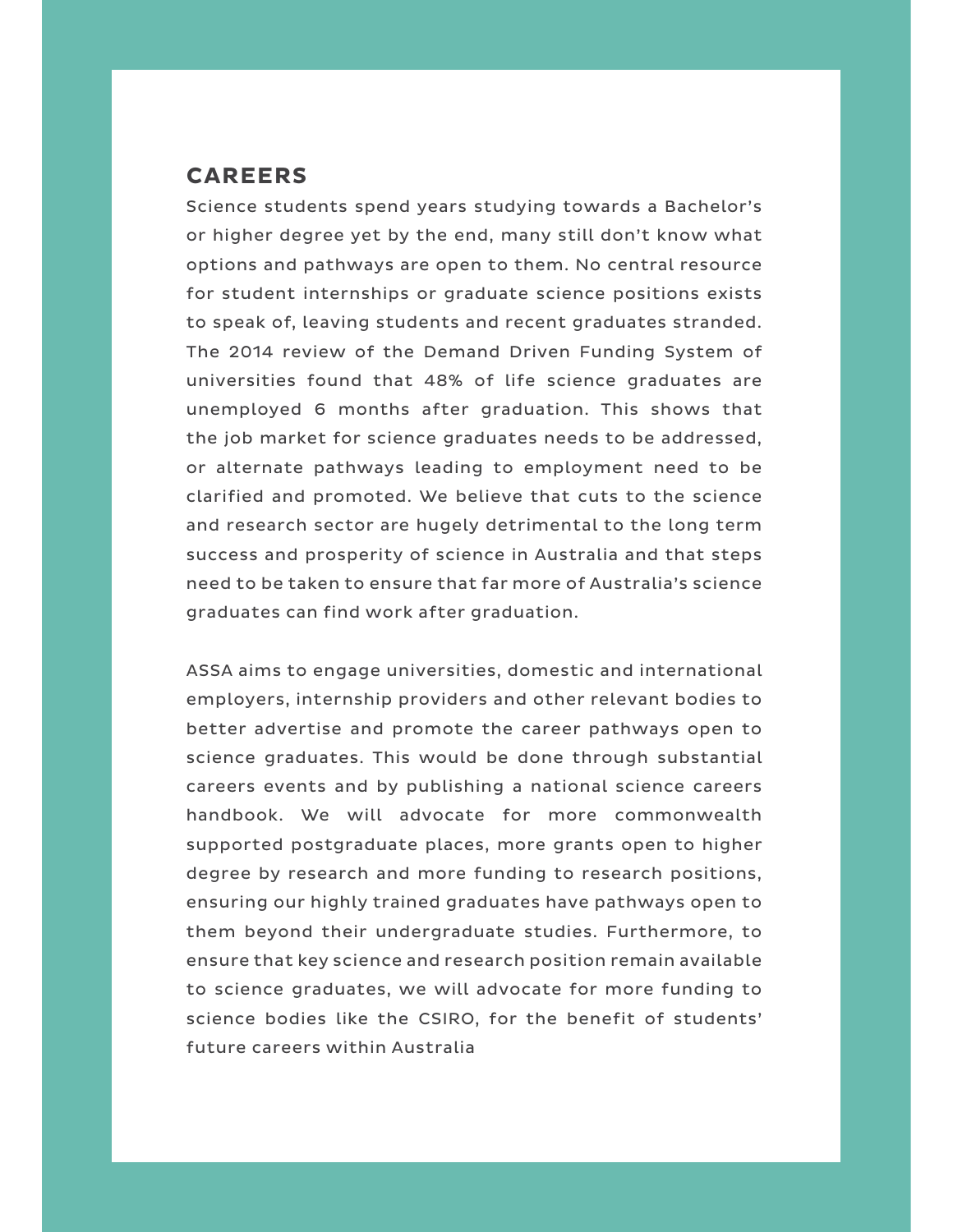## **CAREERS KEY FACTS**

- 48% of life science graduates are unemployed 6 months after graduation
- No clear, central resource exists for student internship and graduate science positions
- Funding to CSIRO and other science job providers has been, and are continuing to be slashed
- Australia is taking a new strategic direction to incorporate research and development into industry more broadly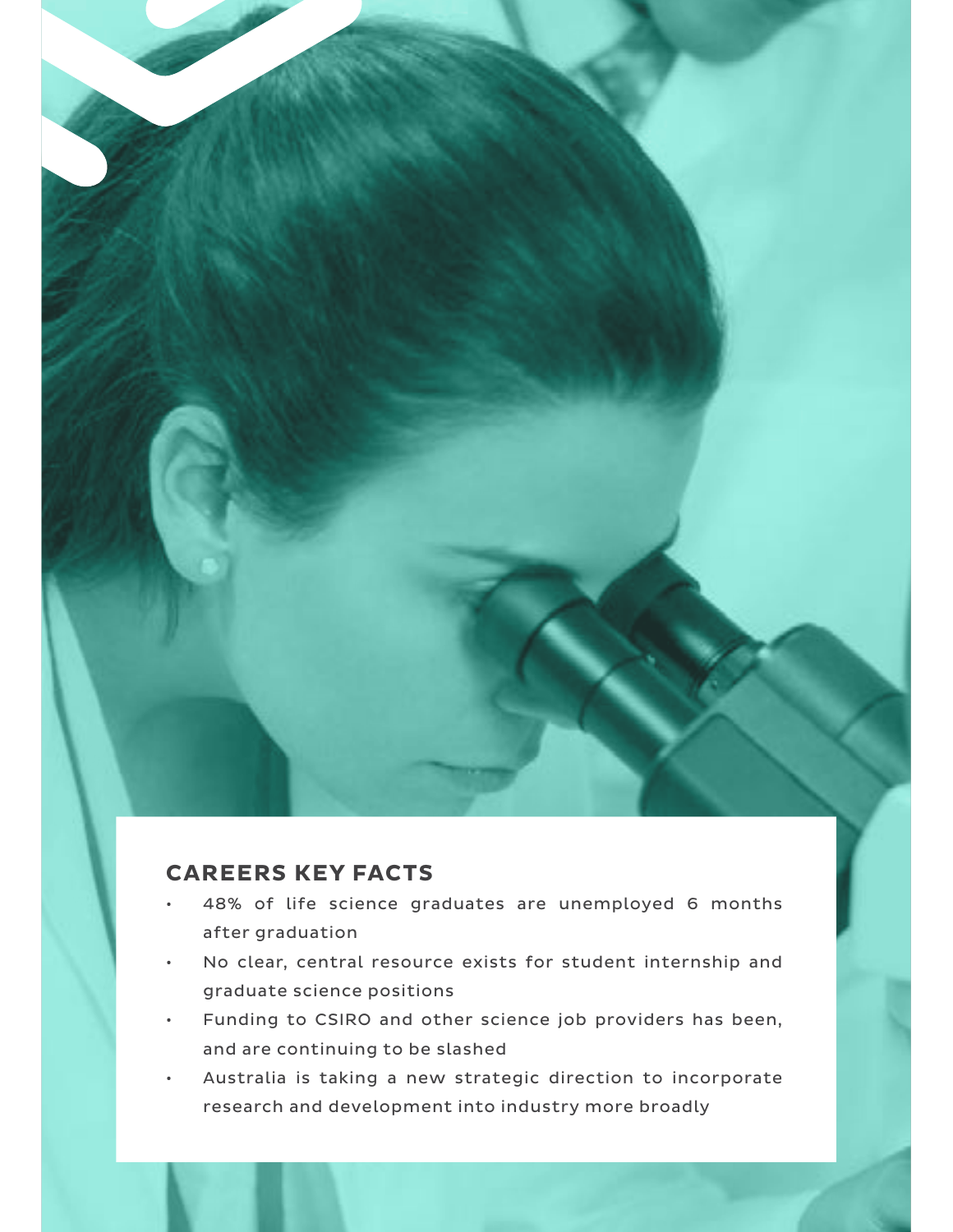**We aim to provide engaging social, networking and leadership opportunities to science students from across Australia.**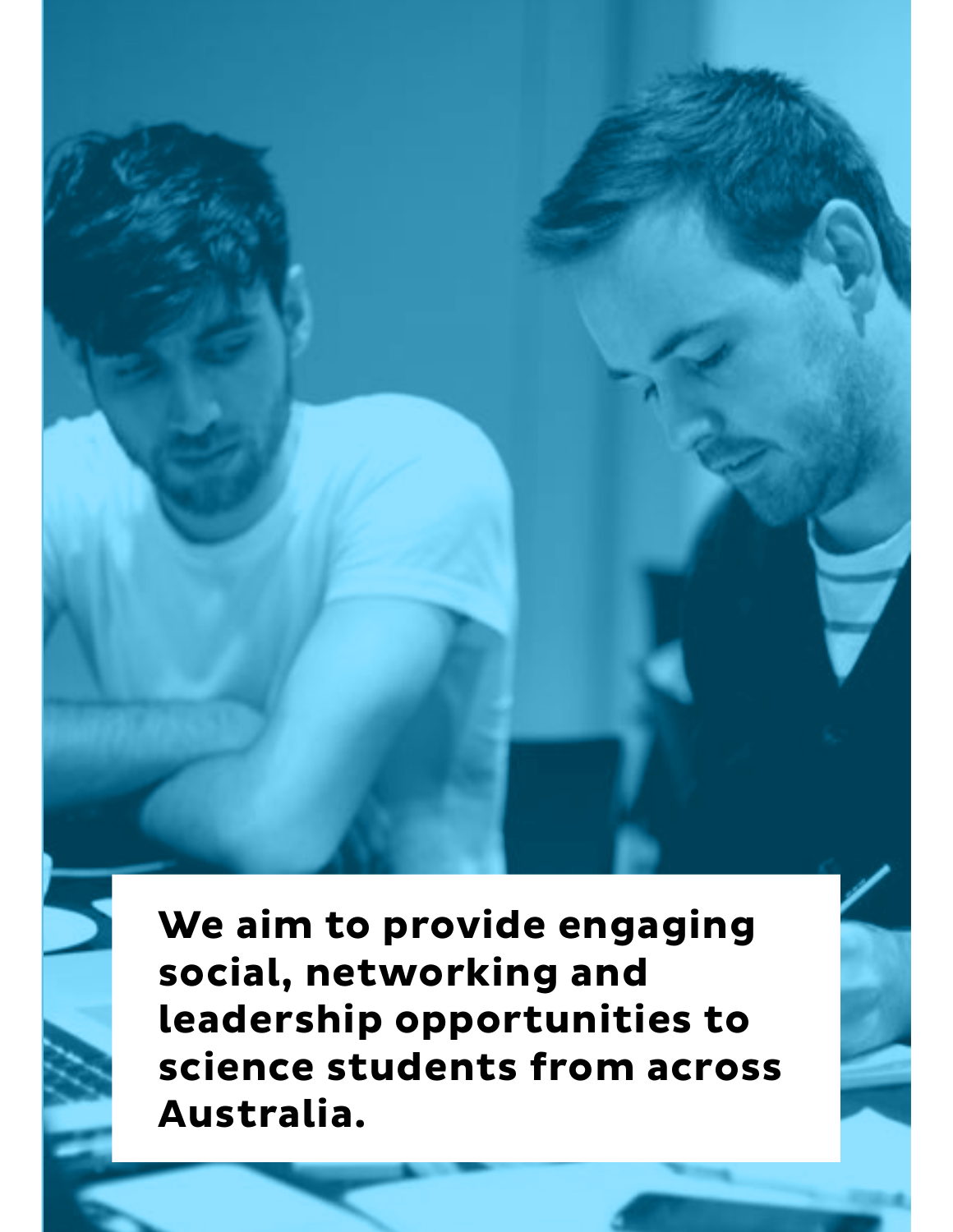## **SOCIAL**

Through the introduction of an annual ASSA convention, we aim to provide engaging social, networking and leadership opportunities to science students from across Australia. From 2016 onwards, we aim to host a mid-year national convention, hosting science students from all around Australia. This conference would be filled with educational, careers-based, leadership development, social and competitive events, bringing student networks together and informing them of the big issues in science both nationally and globally. The convention would be hosted by a different city or state each year, and aims to attract significant levels of sponsorship and professional interest.

## **FURTHER AIMS**

Spanning the three areas above are two overarching themes that we believe to be central to the operation of ASSA. These are the areas of equity and diversity, and community engagement in science. ASSA will promote equitable access to education and careers for the hugely diverse cohort of students studying science and we will actively promote science literacy and a better understanding of science in the community.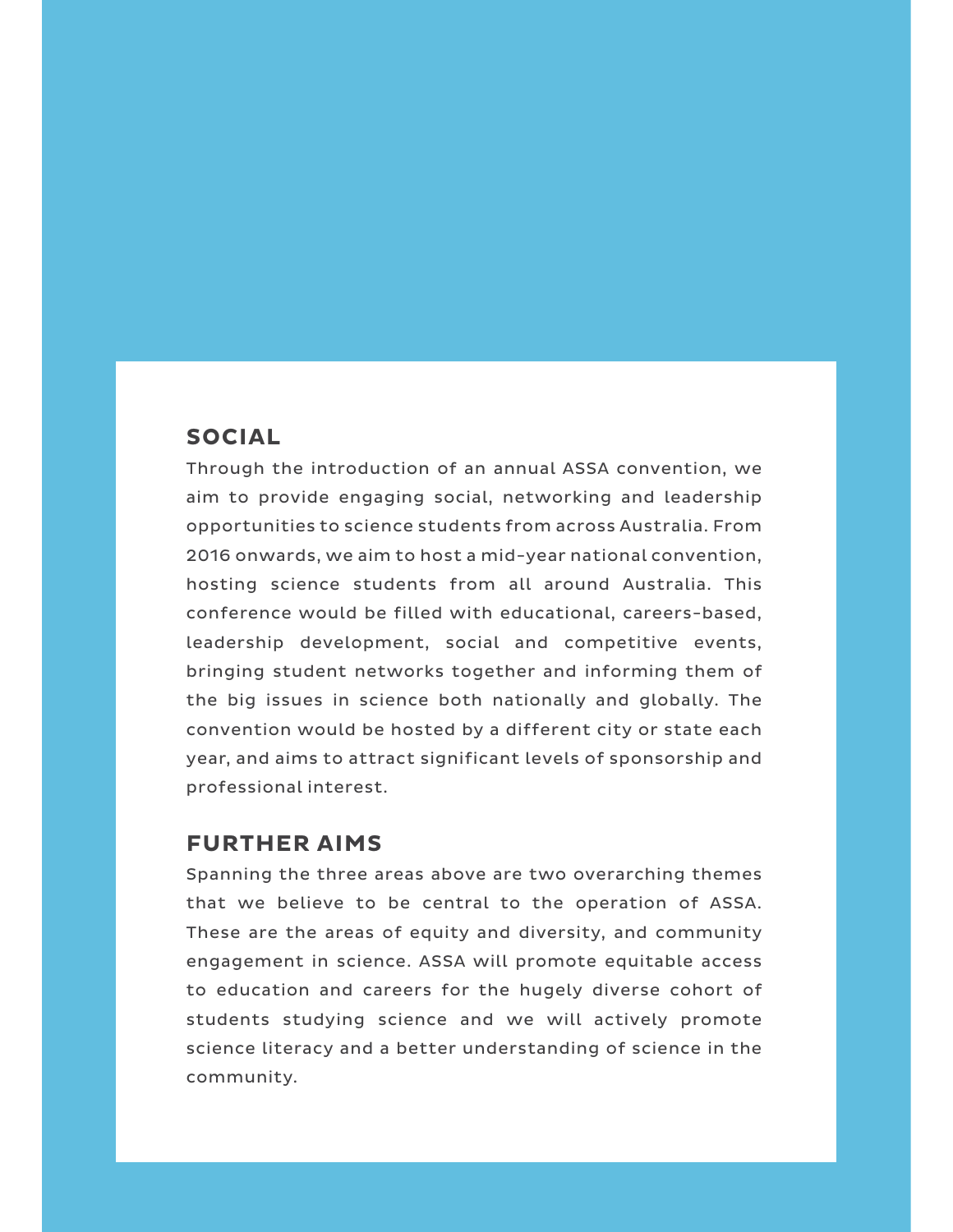**ASSA needs to have a governance structure that streamlines communication and allows for mobility.**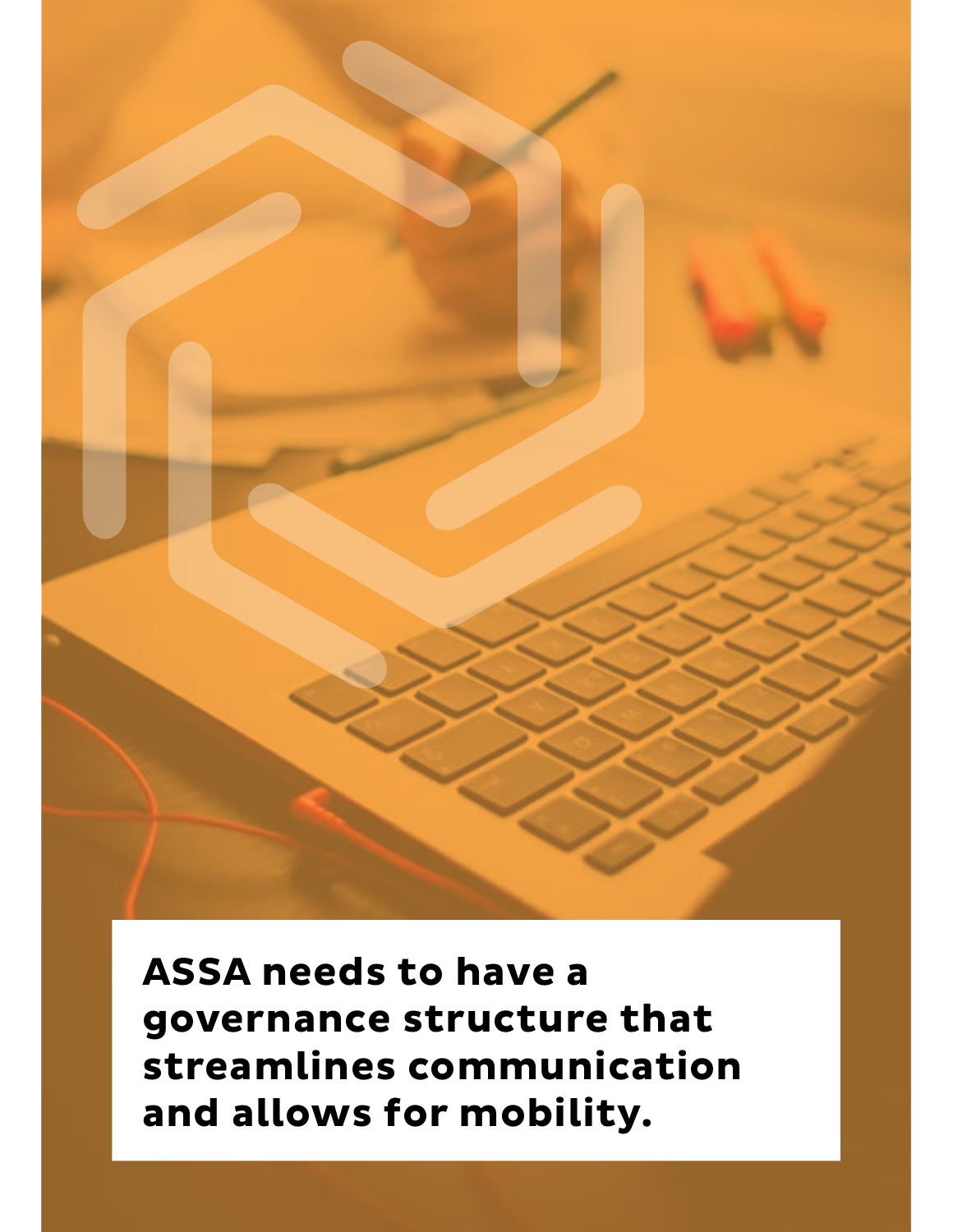## **The ASSA structure**

To be representative of the shear number of science clubs across Australia, ASSA needs to have a governance structure that streamlines communication and allows for mobility. The following five groups outline the envisaged structure and will be revised as we identify strengths and weaknesses.

## **EXECUTIVE**

The ASSA executive is the highest decision making body and can make financial, policy and operating decisions to the benefit of the organisation. The ASSA executive consists of the following people:

- 1. President
- 2. Vice-President
- 3. Treasurer
- 4. Secretary
- 5. Chairs of Committees

## **BOARD**

The Board is a much larger body than the Executive and allows for a far broader range of views and deals with more important and larger issues than those of the every day running of ASSA. The Board consist of the following people:

- 1. The Executive
- 2. Discipline Representatives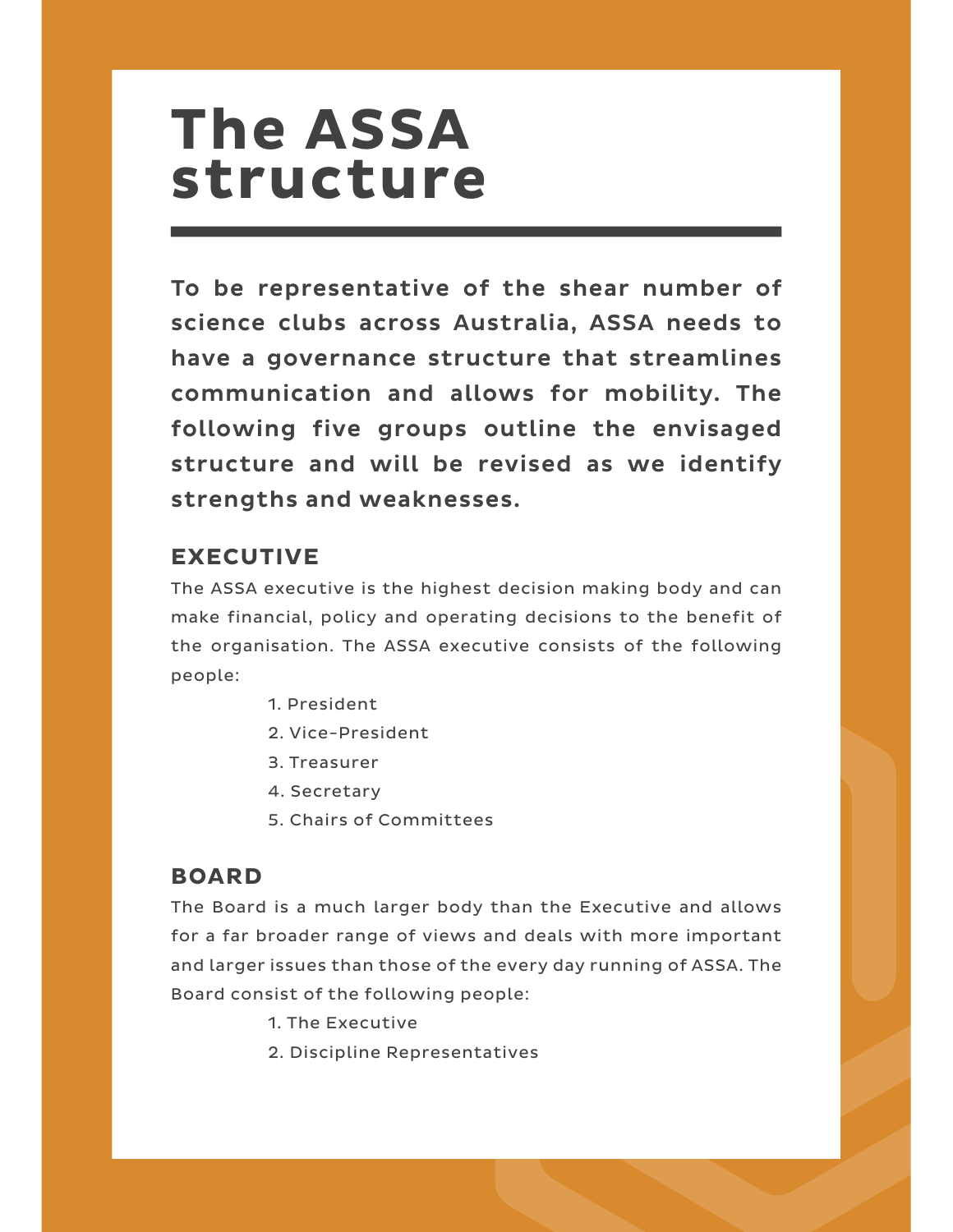## **COMMITTEES**

The Committees are the real guts of the organisation and will carry out the decisions made by the Executive and Board. Committees will also make recommendations on strategy, policy or direction to the Executive or Board that are relevant to that Committee. While more Committees may be created later if required, the following is a list of Committees to start with:

- 1. Education
- 2. Careers
- 3. Events
- 4. Equity & Diversity

### **DISCIPLINE REPRESENTATIVES**

The Discipline Representatives will be the main point of contact for the majority of Member Groups, offering their unique perspective and recommendations to the Board and Committees. As there are a huge amount of disciplines covered by such a general term as science, we have adopted a method of grouping disciplines together from Science and Technology Australia, a representative body for professional scientists. They group the sciences into the following areas:

- 1. Agriculture and Food Sciences
- 2. Aquatic Sciences
- 3. Biological Sciences
- 4. Chemical Sciences
- 5. Geographical and Geological Sciences
- 6. Mathematical Sciences
- 7. Medical and Cognitive Sciences
- 8. Physical Sciences
- 9. Plant and Ecological Sciences
- 10. Technological Sciences
- 11. General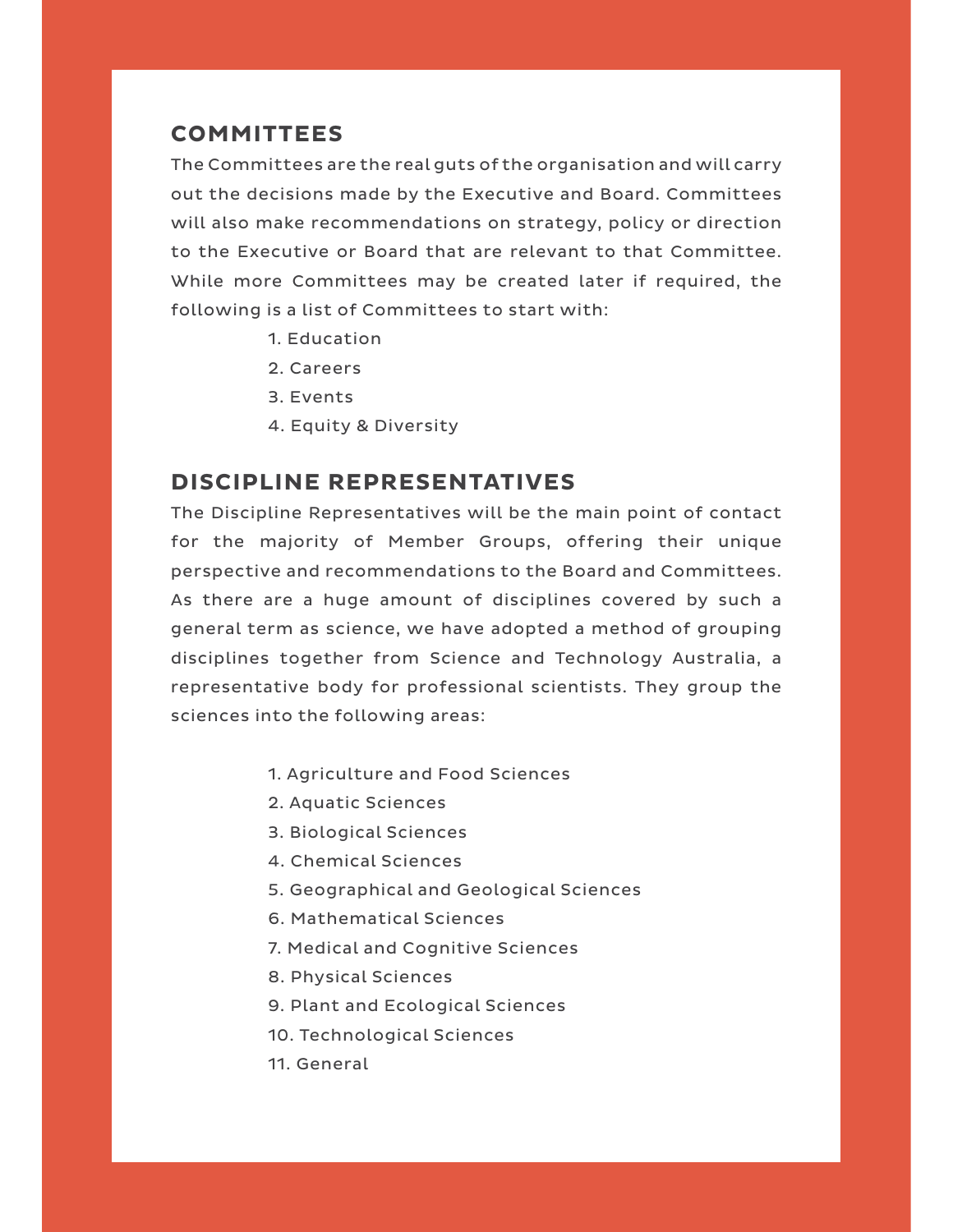## **MEMBER GROUPS**

Member groups will become the lifeblood of the association. These are you and your clubs, representing the many thousands of science students to us and informing us of your and their needs. To hear more about how you can sign up your club to be a member, see the Getting Involved section!

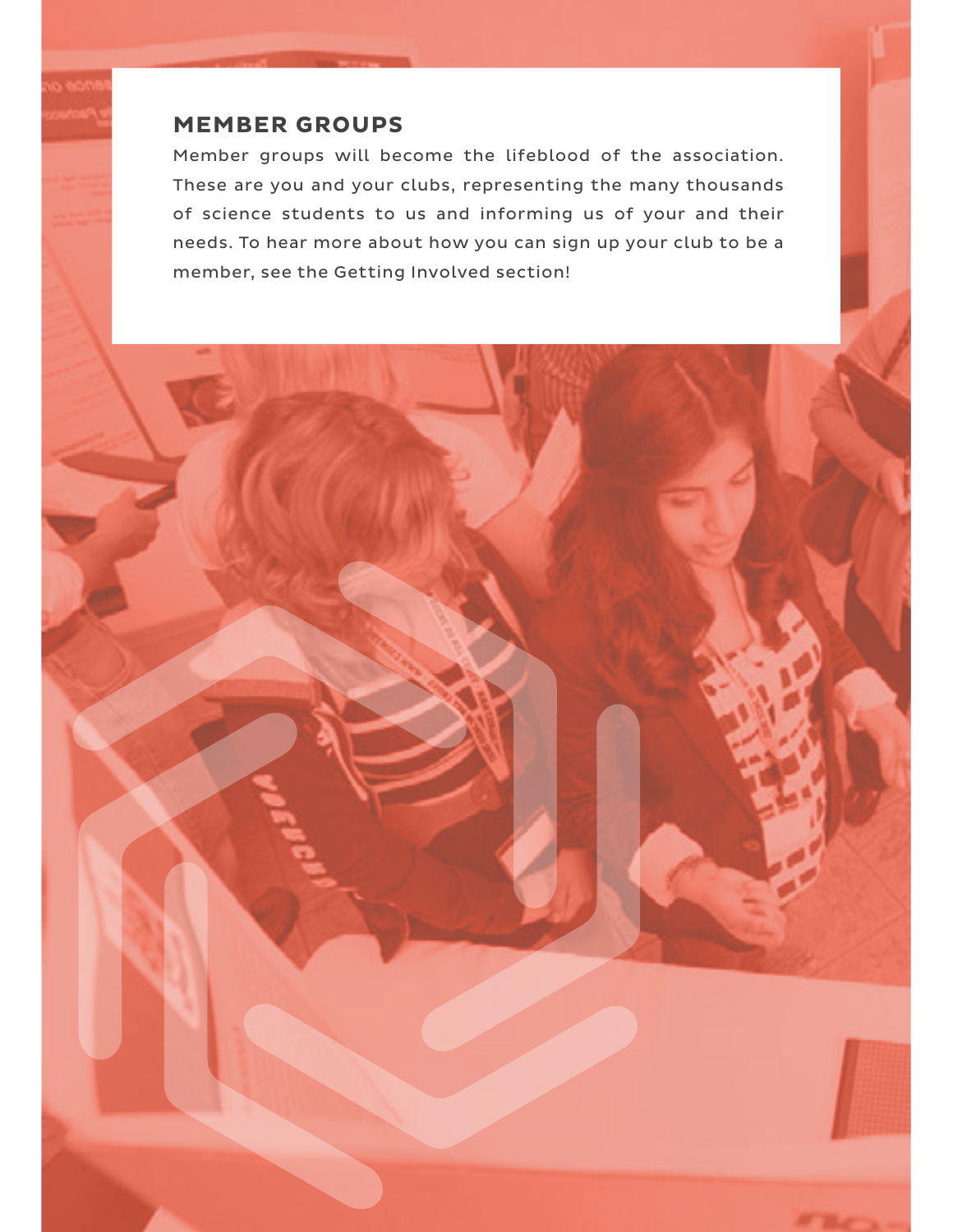**You'll get access to the huge network of student leaders and industry partners that we aim to build.** 

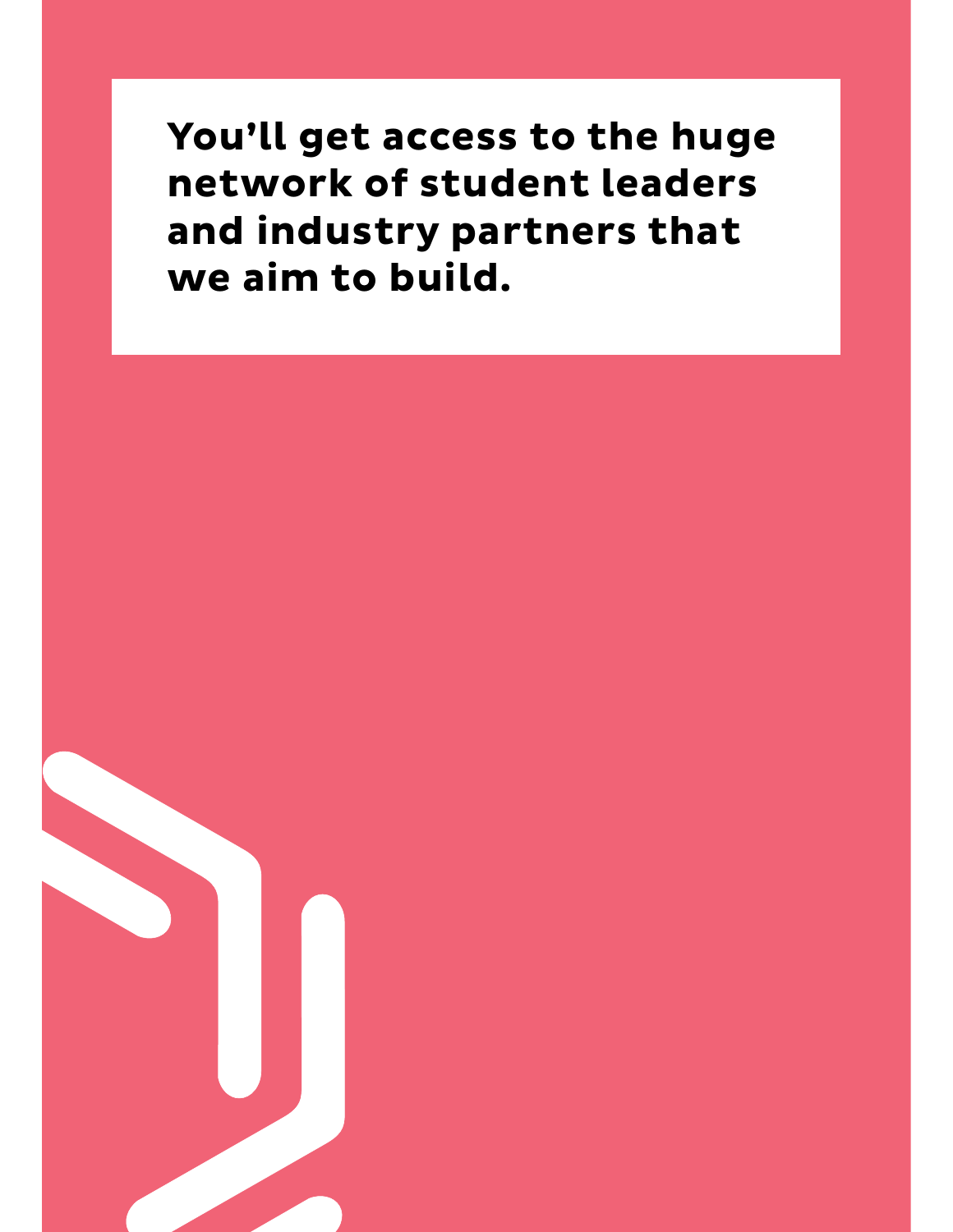# **Getting Involved**

Now that you've heard a bit about what ASSA is, what we aim to do and how we operate, we'd love to get you on board. There are two main ways to get involved; signing on your science club as a member organisation or jumping on the committee.

Alternatively, if you're from a professional organisation or company, please see the "What It Means To Be A Professional Partner" section.

## **WHAT IT MEANS FOR YOUR CLUB TO BE A MEMBER**

Being a member of ASSA means a number of things. Firstly, you'll get access to the huge network of student leaders and industry partners that we aim to build. Through these networks, we hope to open up unprecedented levels of sponsorship and support to science student societies across the country.

Membership of ASSA also entitles your organisation and the students it represents to our educational and vocational advocacy. Through our defined organisational structure, you will always have a direct route to our support and advocacy teams, ensuring that the issues facing your students are always at the forefront of our operations. We will strive to give you a voice on the national level, while also having your back when it comes to campus based issues.

Lastly, by being a member, your organisation will be able to directly impact on ASSA's growth and priorities in the future.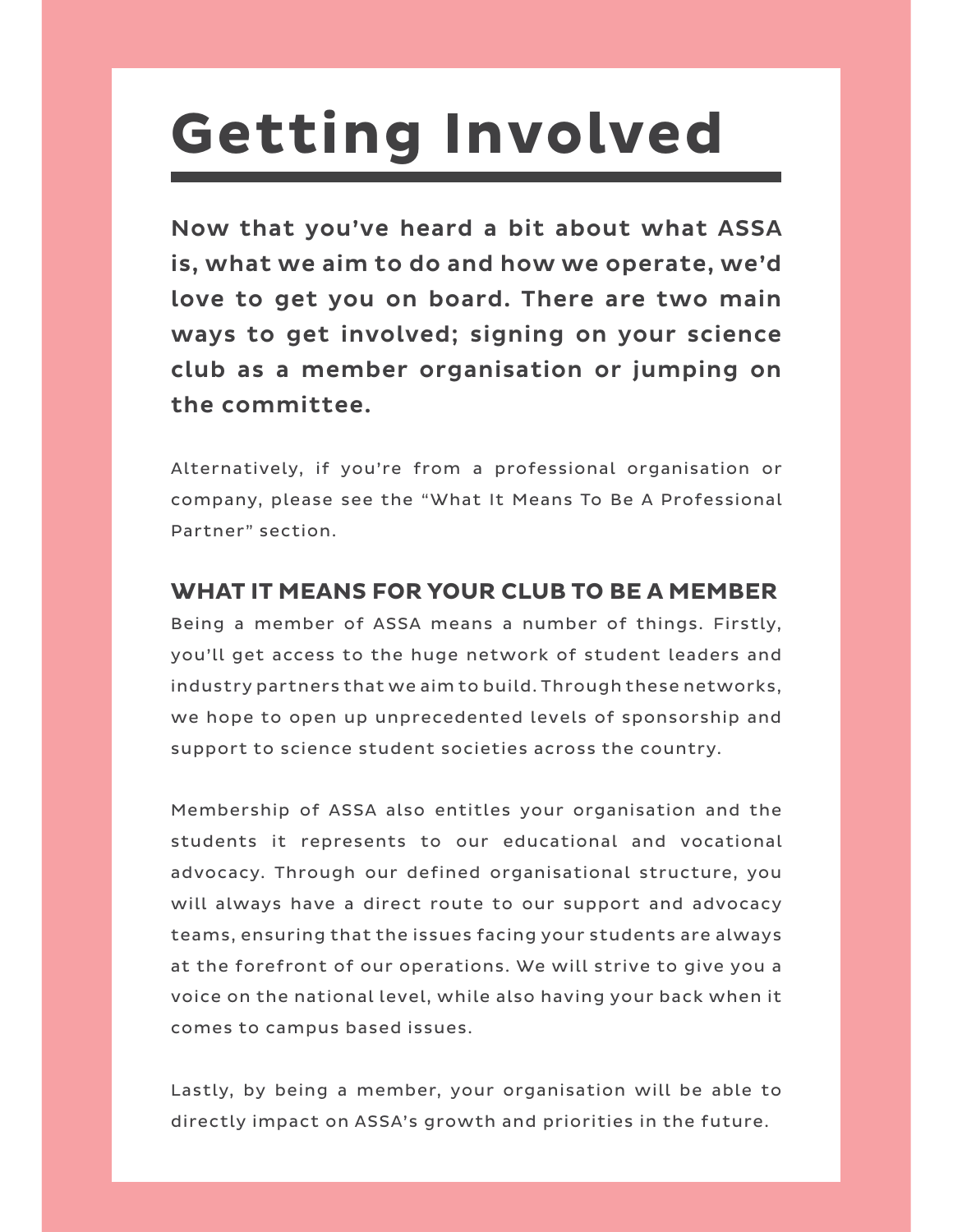## **HOW MEMBERSHIP WORKS**

Being a member of ASSA is as simple as filling out a form. As ASSA is still in its infancy and will be building up its presence over the coming months and years, we do not expect to have the same output as many of our counterparts in other areas of study. As such, we will not be asking for any affiliation or membership fee. In the future, once ASSA is fully setup and operating, a small fee may be introduced to ensure that the organisation remains financially sustainable, however this will only happen through very thorough consultation of the member clubs and with consideration to their own budgets.

## To sign up your club, head to bit.ly/assa\_signup today!

## **WHAT IT MEANS TO BE A PROFESSIONAL PARTNER**

As a professional partner of ASSA, there are a number of ways you can get involved and we can tailor a relationship that suits you. We envisage professional partners engaging with ASSA by giving us access to networks that share our advocacy goals, providing advice to our board members or through sponsorship agreements, just to name a few.

By gaining access to networks and bodies that share our advocacy goals, or allow us a forum through which to present them, ASSA will be able to leverage professional relationships to achieve tangible outcomes for science students. Similar organisations have great relationships with the professional community, for example the Australian Medical Students' Association has a vote on the Australian Medical Association's board. Relationships like these will be critical to our long-term success as a representative organisation.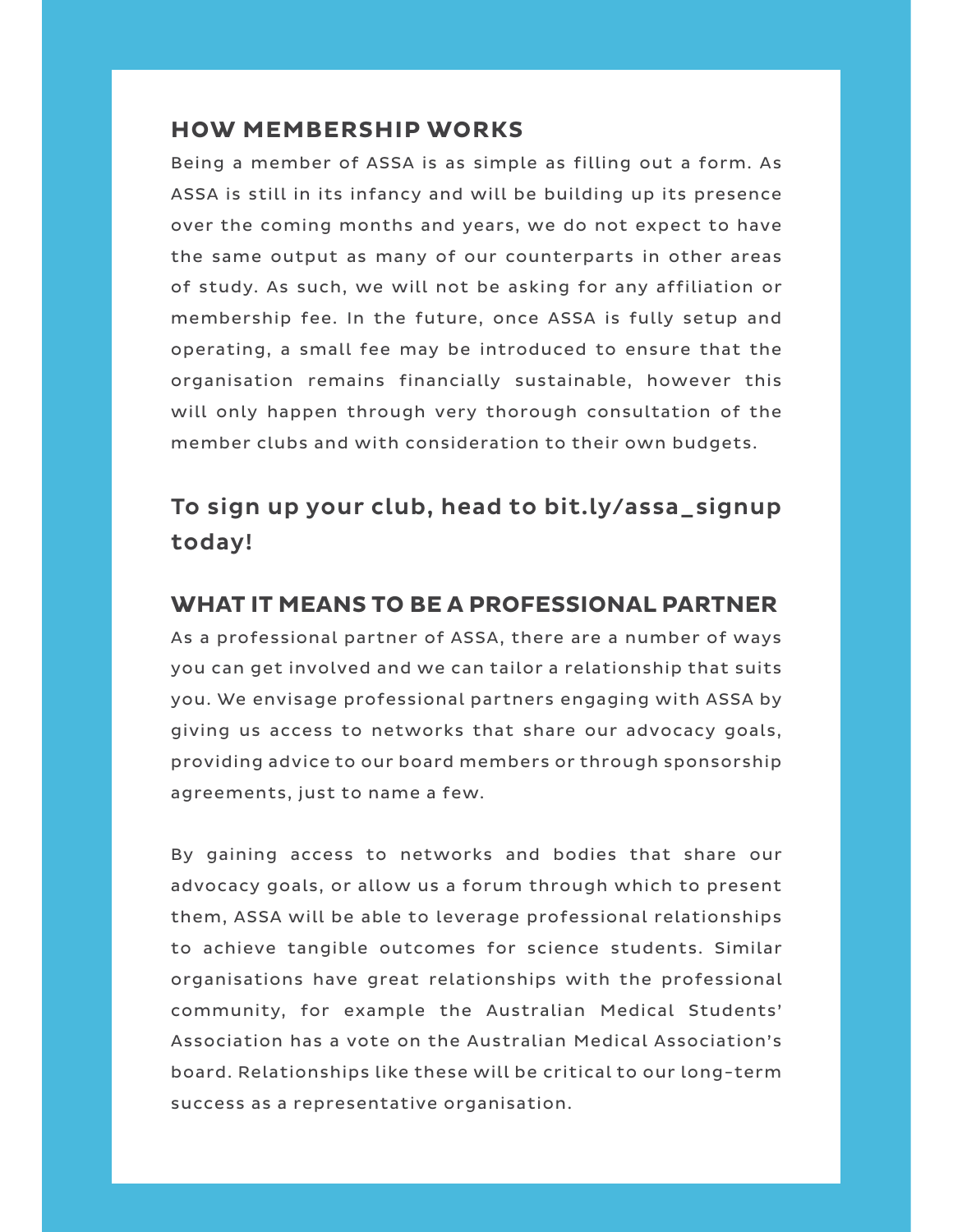Given that students run our organisation, our board directors will not benefit from the same wealth of knowledge and corporate experience that many members of the wider community will have. As such, by setting up and maintaining formalised relationships with organisations and specific individuals in the community, we aim to develop an advisory panel through which we can take advantage of the body of knowledge that exists in the science and not-for-profit sectors.

Lastly, as our organisation is currently funded through generous campus based student organisations, we will need to seek out and secure stable sources of income; one of which we hope will be sponsorship. Sponsorship can range from small in-kind donations to large corporate sponsorship tied to advertising and visibility to students. We can tailor any package to suit your needs and would love to hear from you.

To become a professional partner of ASSA, please email contact@assa.science and we will get back to you shortly.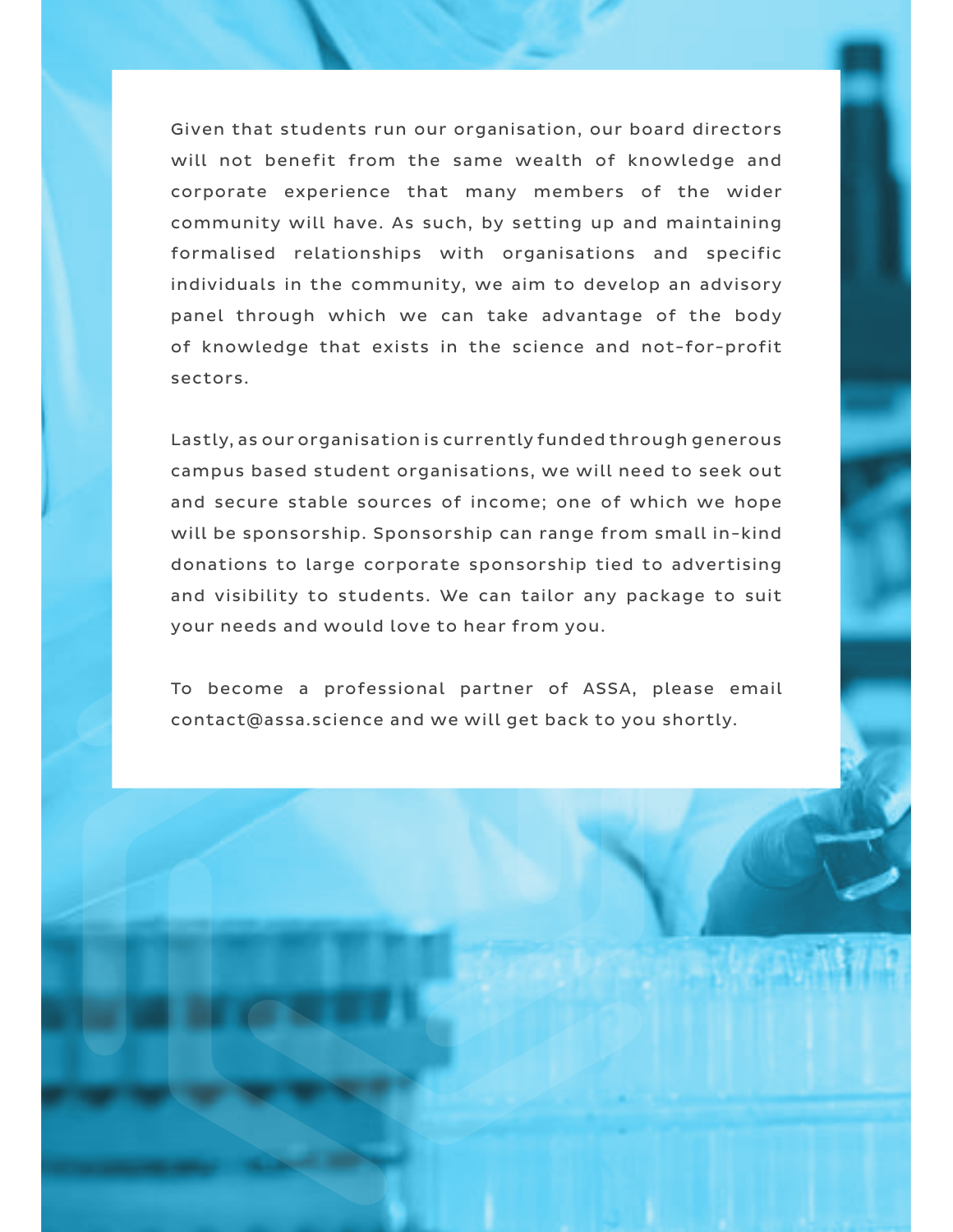## **GETTING ON THE COMMITTEE**

If you're a science student and passionate about anything that you've seen in this document, why not jump on the committee? We're always looking for enthusiastic and motivated students to advocate and represent their peers nationwide. Whether you're a bit of a word genius, a Photoshop aficionado or just really love science and want to get involved, everyone is welcome to get on board. If you're interested in getting involved, email contact@assa.science, telling us who you are, where and what you study, what about ASSA you're most interested in and any relevant skills or experience you might have.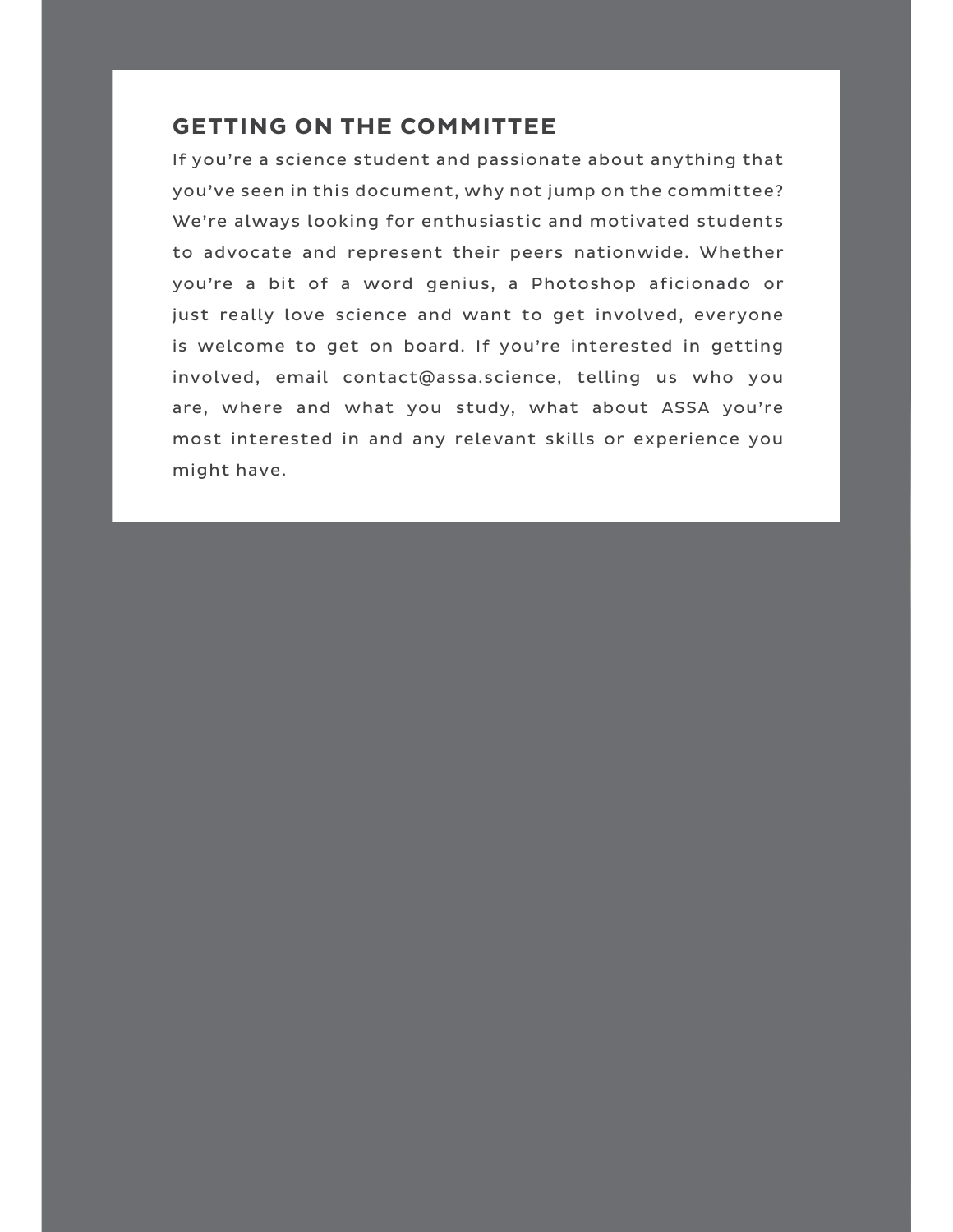Contact us today:

**WWW.ASSA.SCIENCE CONTACT@ASSA.SCIENCE**